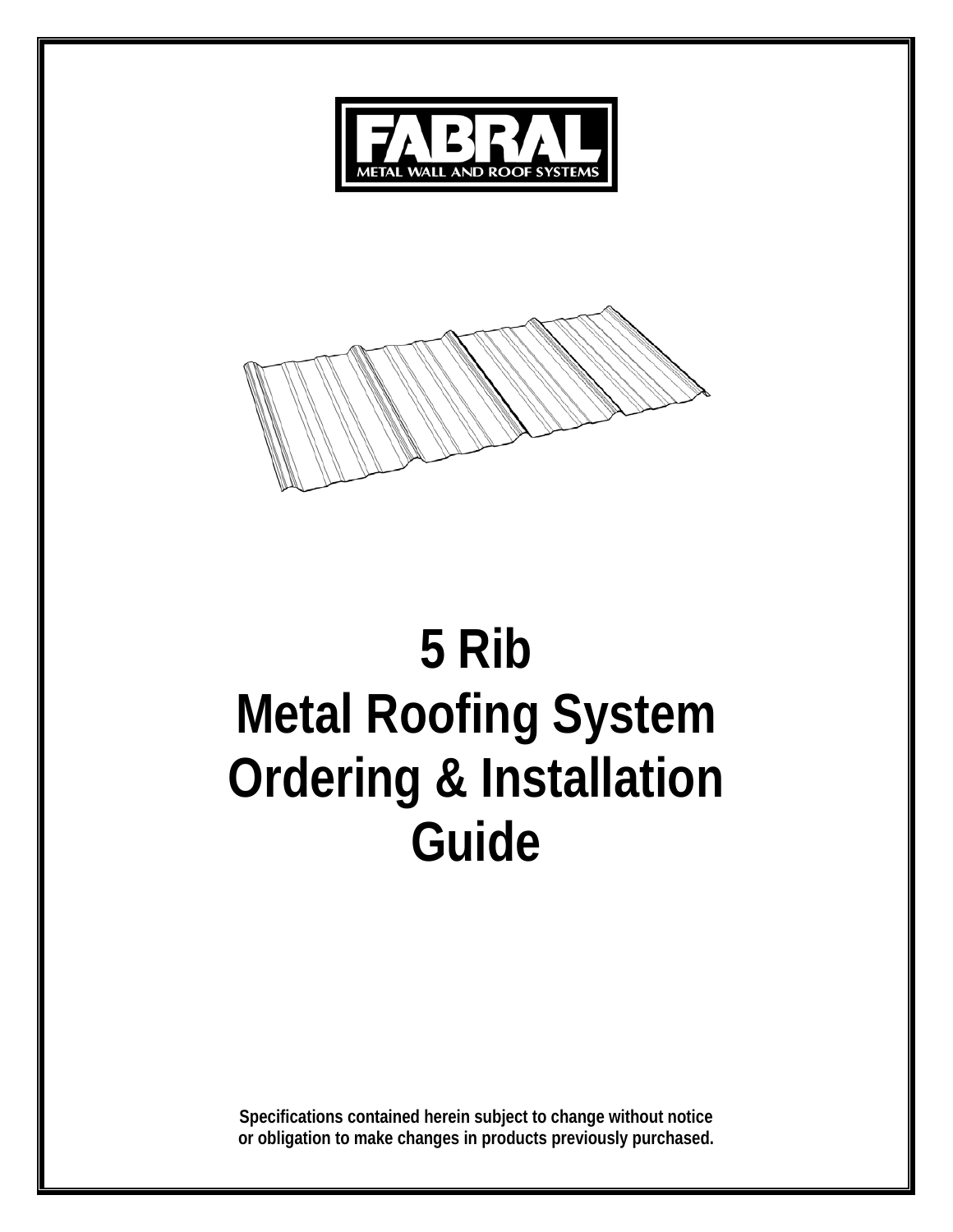# **5 Rib Table of Contents**

| $3-4$     | <b>Basic Information</b>            |
|-----------|-------------------------------------|
| 5         | Delivery, Handling and Storage      |
| $5 - 10$  | <b>Estimating and Ordering</b>      |
| 11        | <b>New Roof Installation</b>        |
| 12        | <b>Re-roof Installation</b>         |
| 13        | <b>Fasteners</b>                    |
| 15        | <b>Flashing Details Overview</b>    |
| 16        | <b>Eave Details</b>                 |
| $16 - 18$ | <b>Valley and Gable Details</b>     |
| 17        | <b>Ridge Details</b>                |
| 17        | <b>Hip Details</b>                  |
| 18        | <b>Sidewall and Endwall Details</b> |
| 19        | <b>Gambrel Details</b>              |
| 19        | <b>Pipe Flashings</b>               |
| 20-21     | <b>Skylight Details</b>             |
| 22        | <b>Chimney Details</b>              |
| 23        | <b>Key Terms</b>                    |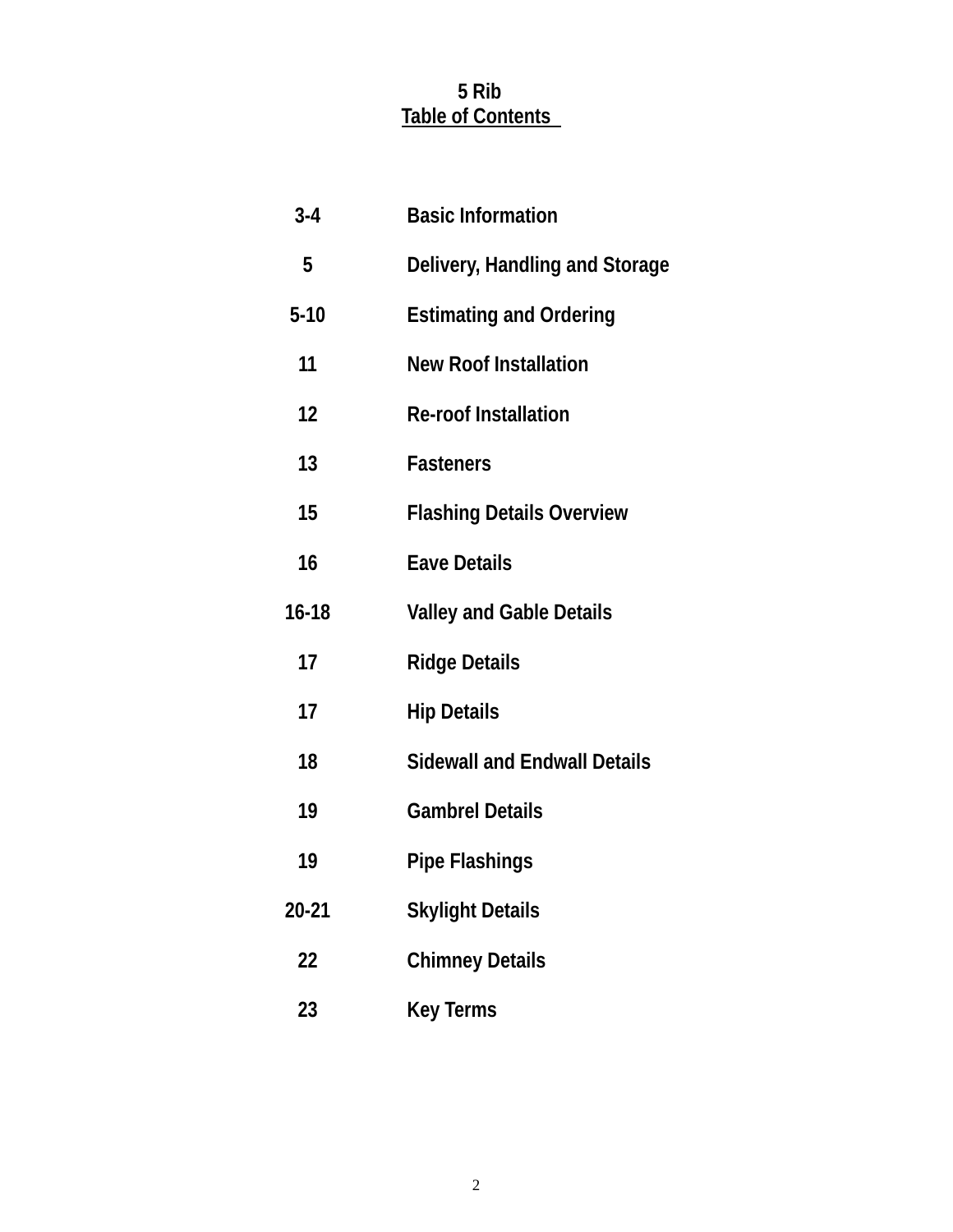# **5 RIB INSTALLATION GUIDELINES**

**Caution:** 5 Rib roofing panels must be applied on a minimum roof pitch of 2½:12 or greater.

**Important Notice:** This guide must by read in its entirety before beginning installation.

This guide is supplied by FABRAL, Inc. for use by its customers, and is intended to be a guide only. This does not replace local or state building codes.

FABRAL, Inc. assumes no responsibility for any problems, which might arise as a result of improper installation or any personal injury or property damage that might occur with the products use.

*Under certain conditions, panels may show waviness commonly referred to as "oil canning." This is a characteristic of roll forming. Such oil canning will not be accepted as cause for rejection.* 

*In areas of high snow or ice accumulations, snow guards, or snow blocks, may need to be added to the metal roof system to reduce or eliminate snow or ice from cascading from a higher roof and damaging lower roofs, roof valleys, gutters, or objects on the ground. Check with your installer and local building codes as to the need of snow blocks or guards in your area and design appropriately.*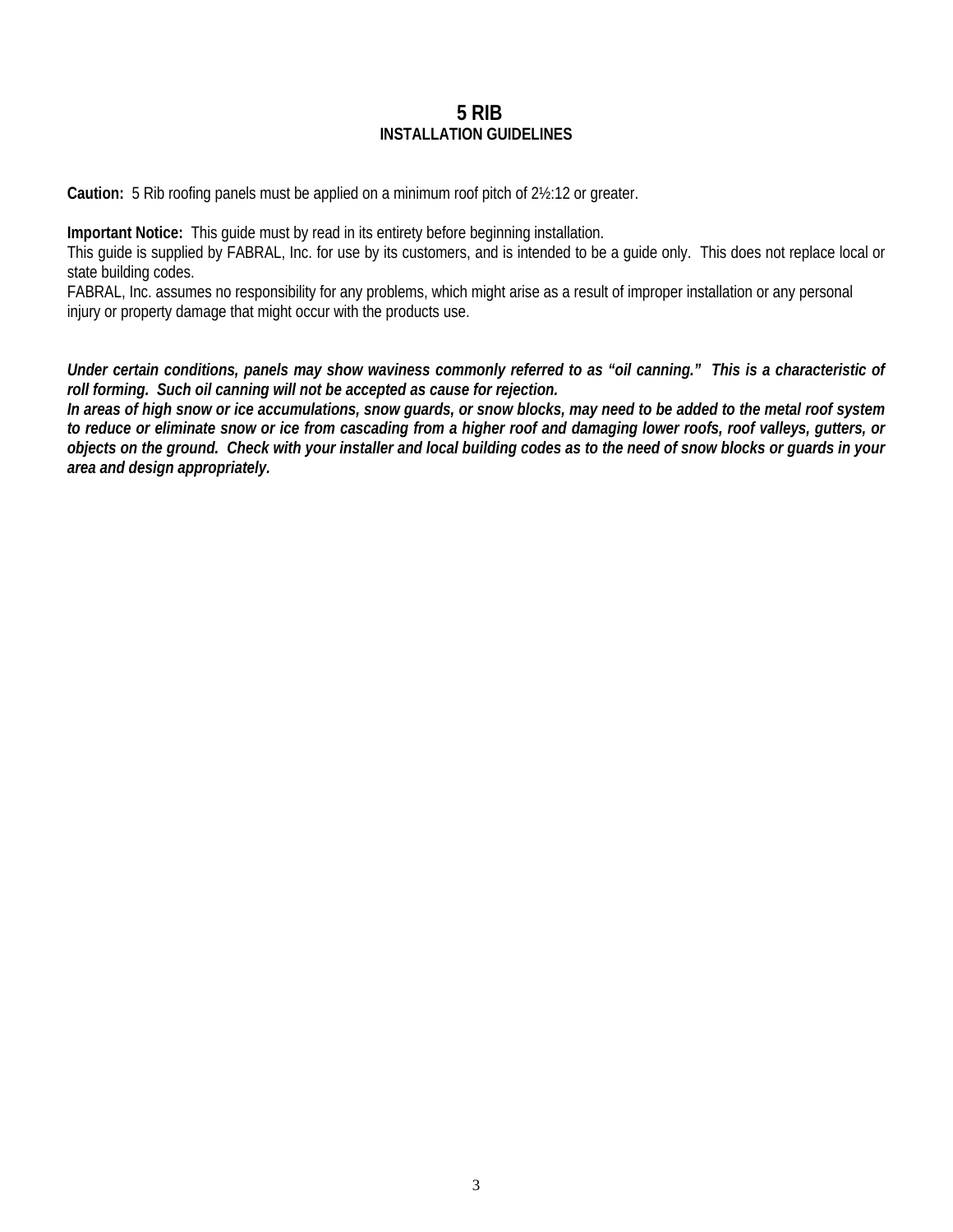#### **MINIMUM RECOMMENDED TOOLS & EQUIPMENT**

**Caulking Gun—**Used for miscellaneous caulking and sealing to inhibit water infiltration.

**Chalk Line—**Used to assist in the alignment of panels, flashings, etc.

**Electric Drill—**Used to drill holes such as those required for pop rivet installation.

**Electric Nibblers or Metal Shears—**Used for general metal cutting, such as cutting the panels in hip and valley areas.

 *Some installers prefer using a circular saw with a metal cutting abrasive blade. This method may be faster, but it has some drawbacks:* 

- *Saw cut edges are jagged and unsightly and tend to rust more quickly than sheared edges.*
- *Saw cutting produces hot metal filings that can embed in the paint and cause rust marks on the face of the panel.*
- *Saw cutting burns the paint & galvanizing at the cut edge leading to the onset of edge rust.*

**Locking Pliers—**Standard and "Duckbill" style for miscellaneous clamping and bending of parts.

**Marking Tools—**Indelible markers, pencils, or scratching tools.

**Rivet Tool—**Used for miscellaneous flashing and trim applications.

**Rubber Mallet –** may be used to help snap panels together.

**Scratch Awl—**Can be made from old screw drivers ground to a point. Used to mark the steel, open hems, and as a punch.

**Screw Gun—**2,000 to 2,500 rpm Clutch type screw gun with a depth sensing nose piece is recommended to ensure proper installation of the screws. The following bits will be required:

- $\bullet$  1/4" hex
- $\bullet$  5/16" hex
- #2 Combination Square/Phillips bit

**Snips—**For miscellaneous panel and flashing cutting requirements. Three pairs will be required: one for left edge, one for right edge, and one for centerline cuts.

**Tape Measure—**25 foot minimum.

**Utility Knife—**Used for miscellaneous cutting.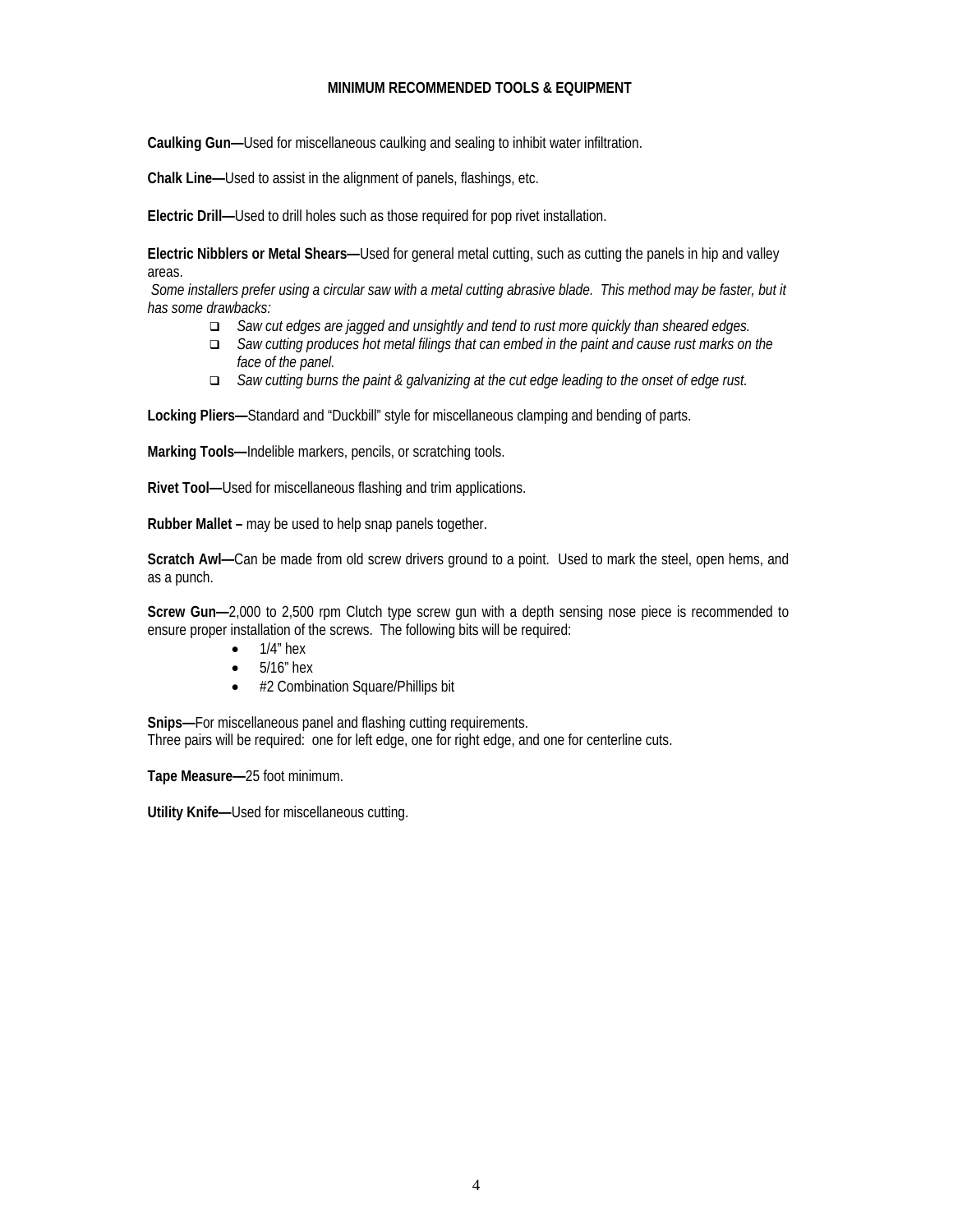# **SAFETY CONSIDERATIONS**

- **Never use unsecured or partially installed panels as a working platform.** Do not walk on panels until they are in place on the roof and all of the fasteners have been installed.
- **Metal roofing panels are slippery when wet, dusty, frosty, or oily.** Do not attempt to walk on a metal roof under these conditions. Wearing soft-soled shoes will improve traction and minimize damage to the painted surface.
- **Always be aware of your position on the roof relative to your surroundings.** Take note of the locations of roof openings, roof edges, equipment, co-workers, etc.
- **Always wear proper clothing and safety attire.** Wear proper clothing when working with sheet metal in order to minimize the potential for cuts, abrasions and other injuries. Eye protection and gloves are a must when working with sheet metal products. Hearing protection should be used when power-cutting metal panels. When working on a roof, fall protection is highly recommended. Follow all OSHA Safety Requirements.
- **Use care when operating electrical and other power equipment.** Observe all manufacturers' safety recommendations.
- **Roof installation on windy days can be dangerous.** Avoid working with sheet metal products on windy days.

# **DELIVERY, HANDLING & STORAGE**

- Always inspect the shipment upon delivery. Check for damage and verify material quantities against the shipping list. Note any damaged material or shortages at the time of delivery.
- Handle panel bundles and individual panels with care to avoid damage. Longer bundles and panels may require two or more "pick points" properly spaced to avoid damage that can result from buckling and/or bending of the panels.
- Store the panels and other materials in a dry, well-ventilated area, away from traffic. Elevate one end of the bundle so that any moisture that may have accumulated during shipping can run off. Be sure that air will be able to circulate freely around the bundles to avoid the build-up of moisture, if possible, separate sheets to ensure moisture is not trapped between the sheets. Never store materials in direct contact with the ground.
- Wear clean, non-marking, soft-soled shoes when walking on the panels to avoid shoe marks or damage to the finish. Step only in the flat area of the panels.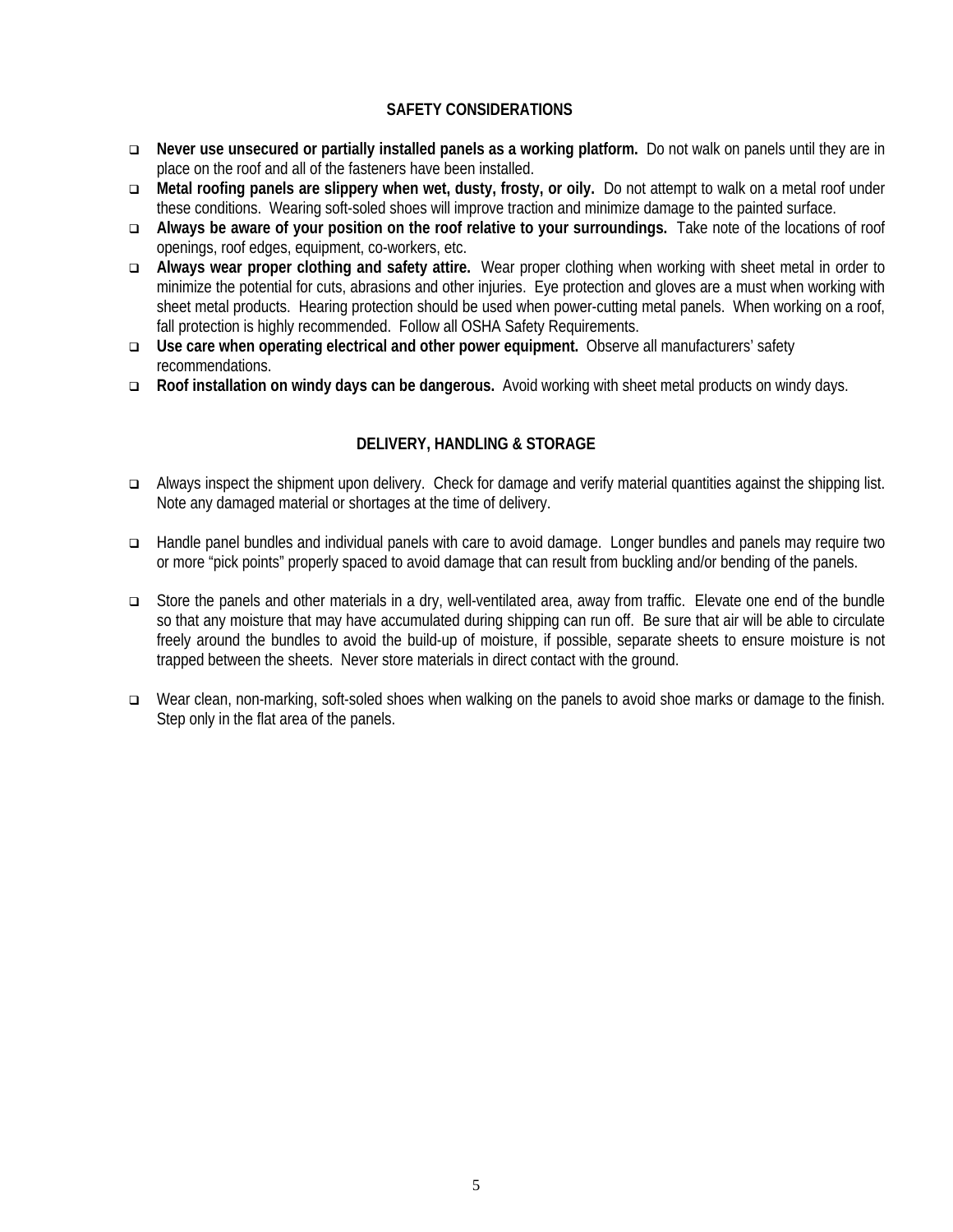#### **ESTIMATING & ORDERING A ROOF**

**Step 1** 

**A.** Sketch a birds-eye view of the roof and label each section (see example below.)



B Sketch a diagram of each roof section. Show all measurements (see example below.) **It is important to measure exact center of the ridge to the eave edge.** Do not allow anything for overhang.



*Additional Information Required:* Roof Pitch, Skylights (Location & Size), Chimney (Location & Size), and Size and Number of Pipe Penetrations.

*Additional Identification:* Ridge, Hips, Valleys, Gables, Etc.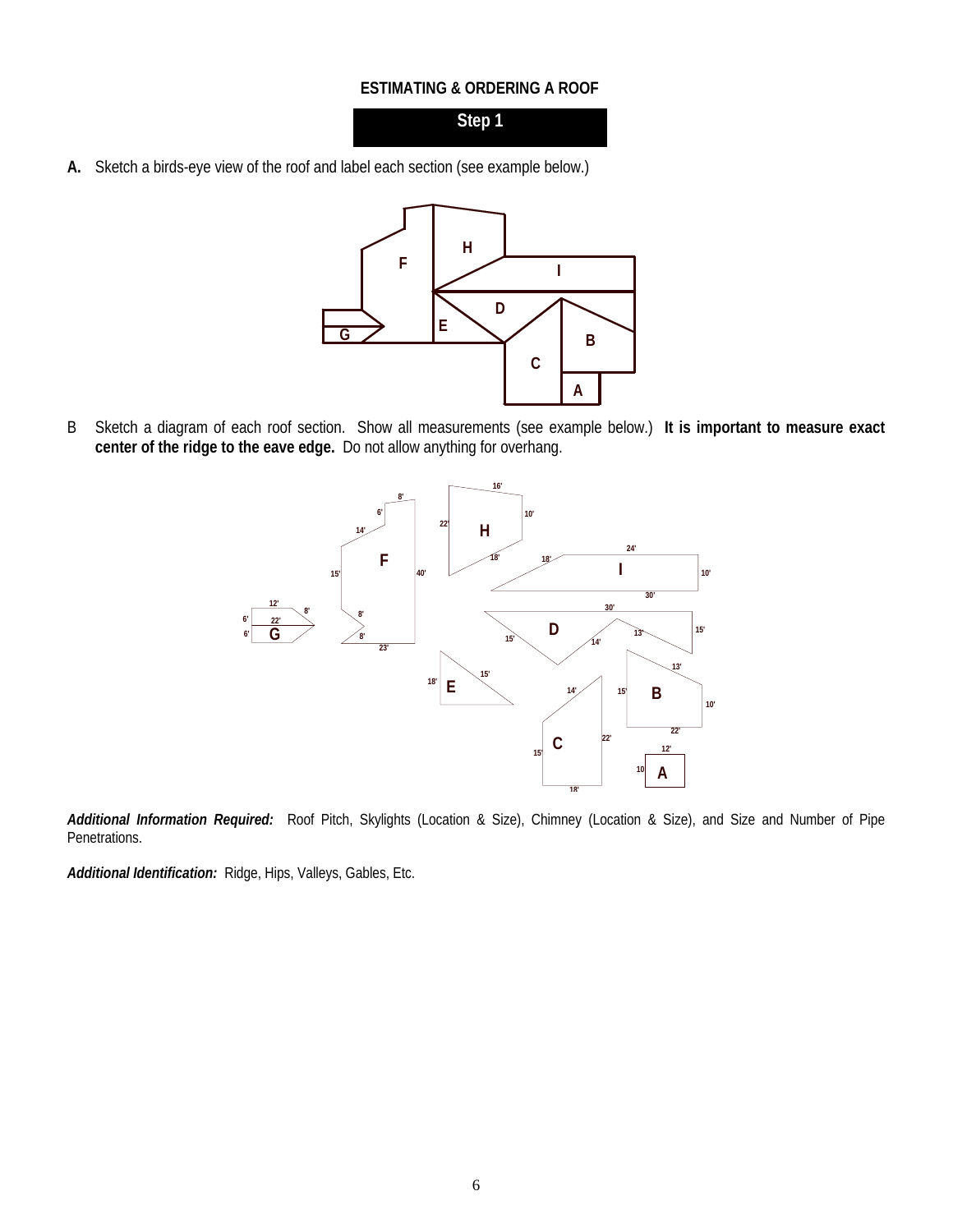# **ESTIMATING & ORDERING A ROOF (cont.)**

# **Step 2**

From the diagram you completed in Step 1, you are now ready to develop your roofing panel cut list. Each panel covers 36" of area so the only measurements you need are the distance from the eave to the ridge and the ridge length. You can then determine the number of panels needed by dividing the ridge length by the panel coverage. (See example Diagram A below.)



The length from the eave to the ridge is 12'. The length of the ridge is 25'; therefore, the number of panels to complete one side of the house is  $25 \div 3 = 9$  pcs. Your materials list should look like Sample "B".

#### **SAMPLE B**

#### Section A—9 pcs. X 12'

Now look at your roof diagram and figure out your next section of roof. Refer back to Diagram A. Section B of this sample roof is the same as Section A. Your materials list should now look like Sample C below.

> **SAMPLE C**  Section A—9 pcs. X 12' Section B—9 pcs. X 12'

If your home has hips or valleys, refer to Diagram 1A below.

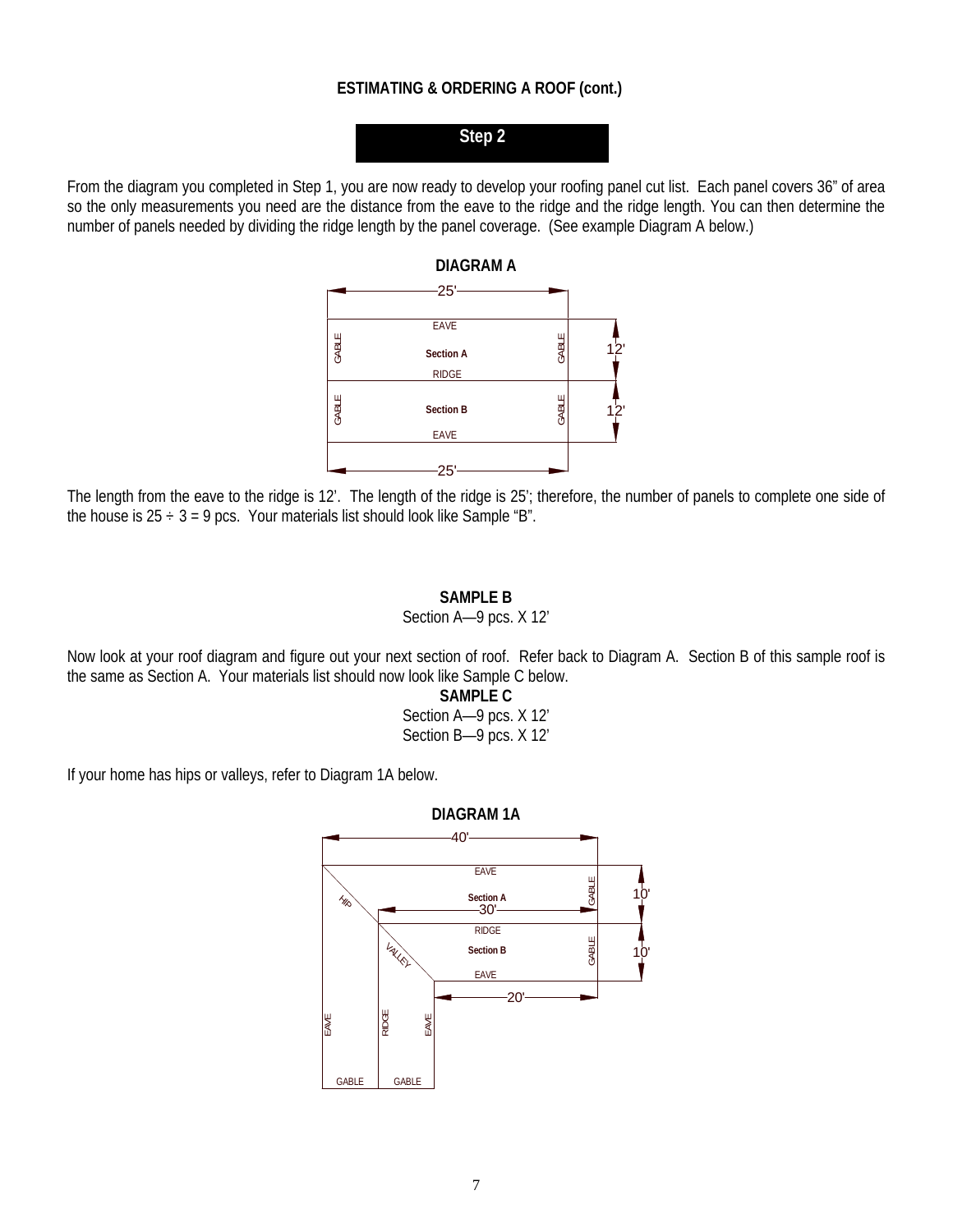# **ESTIMATING & ORDERING A ROOF (cont.)**

Start with section A. The eave length is 40' and the ridge length is 30', with a difference of 10'. You will need  $30 \div 3 = 10$  pcs. X 10' to reach the area where the valley starts. Remember that you have 10' remaining to cover the area. Calculate the length of each panel going into the valley by first determining the roof's pitch. Pitch is how much rise your roof has in inches for every foot of horizontal run. Use the Hip and Valley Chart below to ensure you order the correct panel length for hips and valleys. For example, Diagram 1A is a 4/12 pitch (4/12p). According to the chart below, we know each panel will be 36  $\frac{1}{8}$ " shorter. Since we are measuring from the longest point of the angle, your first piece will be the same length as the full eave to ridge measurement and each piece after will be 36  $1/s''$  shorter. (Your list of Section A should look like Sample D below.)

#### **Hip & Valley Chart**

When determining the panel length needed for a hip or valley, the panel will either be shorter or longer as you go up or down the hip or valley. The chart below shows you the amount to add or subtract from each panel according to the pitch of your roof, for hips and valleys where the intersecting roof planes are at 90º to another, as in diagram 1A.

| $1/12p = 36$ $\frac{1}{8}$ | $5/12p = 39"$           | $9/12p = 45"$           |
|----------------------------|-------------------------|-------------------------|
| $2/12p = 36\frac{1}{2}$    | $6/12p = 40\frac{1}{4}$ | $10/12p = 467/s''$      |
| $3/12p = 37"$              | $7/12p = 41^{11}/16''$  | $11/12p = 48^{13}/16$   |
| $4/12p = 37^{15}/_{16}$ "  | $8/12p = 43\frac{1}{4}$ | $12/12p = 50^{15}/16''$ |

Note: When determining panel lengths, always round up to the next full inch.

#### **SAMPLE D**

| Section A | 11 pcs. X 10' |  |  |  |
|-----------|---------------|--|--|--|
|           | 1 pc. X 7'    |  |  |  |
|           | 1 pc. X 4'    |  |  |  |
|           | 1 pc. X 1'    |  |  |  |
|           |               |  |  |  |

Refer to the Home Legend on page 15 for trim placement. From this diagram, you can determine the names and placement of the trim needed. All trim is produced in 10'6" sections only. Remember to allow 6" of overlap on all trims. Use the estimating section to determine trim quantities.

**Step 3** 

For applications of the trim flashings, see pages 16-23.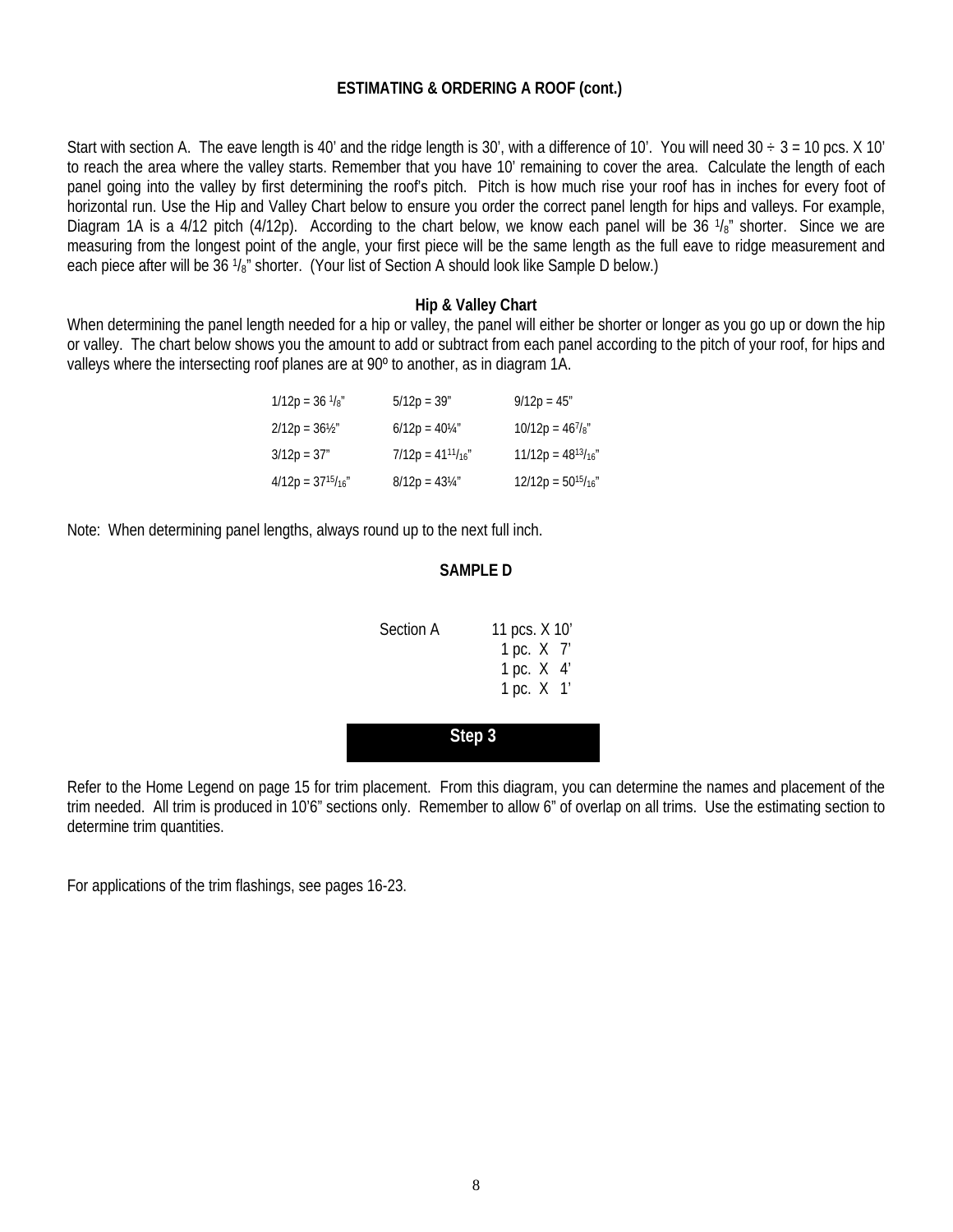# **5 Rib Estimator/Order Guide**

# **Accessories**

Determine the total lineal feet of each condition listed below and then fill that number in on each line. Use the equations on previous pages to calculate the number of pieces for each item and circle the flashing design required.

| Eave $\_\_$                       | Gable                                                                                       | Valley___________                                                                       | Transition _________ |
|-----------------------------------|---------------------------------------------------------------------------------------------|-----------------------------------------------------------------------------------------|----------------------|
| Ridge__________                   | Sidewall                                                                                    | Gambrel                                                                                 |                      |
| $\mathsf{Hip}\_\_\_\_\_\_\_\_\_\$ | Endwall___________                                                                          | Skylight/Chimney width $=$ _______                                                      |                      |
|                                   | Eave: $ft \div 10 =$ pcs. CE-1 EAVE                                                         |                                                                                         |                      |
|                                   | Ridge: $\angle$ ft ÷ 10= $\angle$ pcs AR-3 OR RR-1 RIDGE CAP                                | Note: For vented ridge use AR3 with Profile vent (below) or AR3 with Versavent attached |                      |
|                                   | Gable: $ft \div 10 = \underline{\hspace{2cm}} pcs$ RG-1 OR WG-1 GABLE TRIM                  |                                                                                         |                      |
|                                   | Sidewall and Endwall: $($ ft. sidewall +  ft. endwall) $\div$ 10 = $\angle$ pcs. ASW-1 TRIM |                                                                                         |                      |
|                                   | Hip: __________ ft. $\div$ 10 = __________ pcs. RR-1 RIDGE CAP                              |                                                                                         |                      |
|                                   | Valley: $ft \div 10 = \underline{\qquad}$ pcs RV-1 OR RV-2 W-VALLEY                         |                                                                                         |                      |
|                                   | Slope Transition: $ft ÷ 10 = \_\_\_\_\_\_\_$ PCS AT-1 TRANSITION TRIM                       |                                                                                         |                      |
|                                   | Gambrel: $\frac{f}{f}$ = 10 = $\frac{1}{f}$ pcs AT-2 GAMBREL TRIM                           |                                                                                         |                      |

# **FASTENER CALCULATIONS:**

Panel Screws: Quantity will vary based on spacing of fastener rows.

- For solid decking, use  $#14 \times 1"$  MP screws.
- For 2 x 4 purlins, use #9 x 1" Woodfast screws

| <b>Fastener Spacing</b> | Panel Screws per       |
|-------------------------|------------------------|
|                         | lineal foot of Roofing |
| 12"                     | 4.5                    |
| 18″                     | 3.0                    |
| 24"                     | 2.5                    |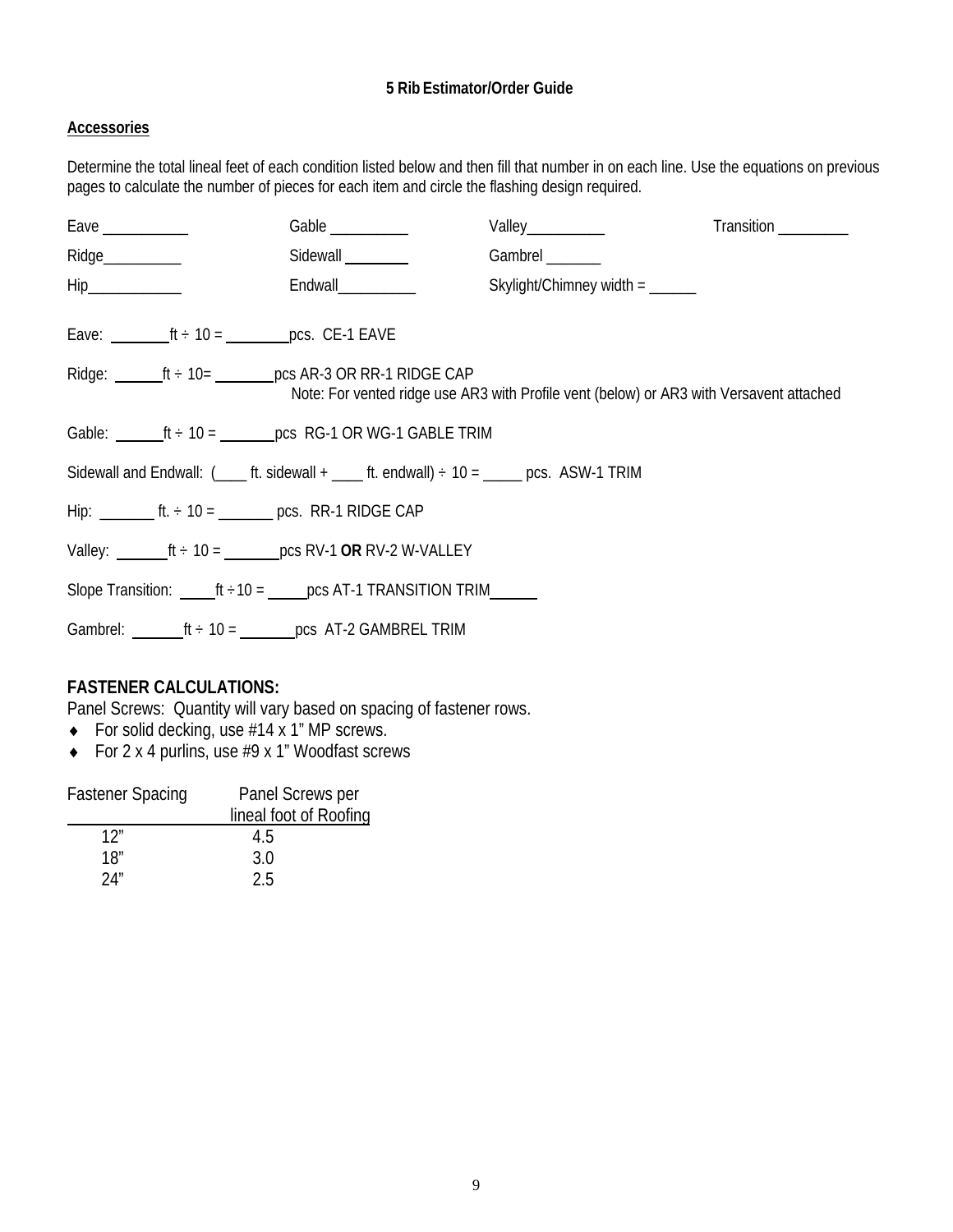# **ACCESSORY FASTENERS:**

- $\Box$  Use #14 x 1" for Decking
- $\Box$  Use #9 x 1" for Purlins

#### 1" Fasteners

 $\overline{f}$  ft. EAVE x 1/ft.) + ( ft. GABLE x 2/ft) + ( ft. VALLEY x 3/ft.) + ( ft. SKYLIGHT/CHIMNEY perimeter  $x \frac{2}{t} = \underline{\qquad \qquad} \text{pcs}.$ 

# 1½" Fasteners

- $\Box$  Use #14 x 1½" for Decking
- $\Box$  Use #9 x 2" for Purlins
- $($  ft. of RIDGE x 2.67/ft.) +  $($  ft. SIDEWALL x 2/ft.) +  $($  ft. ENDWALL x 1/ft) +  $($  ft. HIP x 4/ft) +  $($ \_\_\_\_\_\_\_ ft. TRANSITION x 3/ft.) +  $($ \_\_\_\_\_\_\_ ft. GAMBREL x 3/ft.) = \_\_\_\_\_\_\_\_\_\_ pcs.

# **SEALANT CALCULATIONS:**

 $\frac{1}{4}$  X  $\frac{3}{16}$  X 40' Rolls Butyl Sealant Tape

 $($  ft. EAVE x 2.1') +  $($  ft. NON-VENTED RIDGE x 4.2') +  $($  ft. GABLE) +  $($  ft. SIDEWALL) + (\_\_\_\_ ft. ENDWALL x 2.1') + (\_\_\_\_\_ ft. HIP x 4.67') + (\_\_\_\_\_ ft. VALLEY x 4.67') + (\_\_\_\_\_ ft. TRANSITION x 4.2') +  $($  ft. GAMBREL x 4.2') = ft. ÷ 40'/Roll = Rolls

# **CLOSURES:**

1 x 1 x 19.68' Sealer Strip  $($   $\equiv$  ft. HIP +  $\equiv$  ft. VALLEY) ÷ 9.8 =  $\equiv$  pcs.

# **OUTSIDE CLOSURE:**

(\_\_\_\_\_ ft. **NON-VENTED RIDGE** x .67 pcs./ft) + (\_\_\_\_\_ ft. ENDWALL x .33 pcs./ft.) + (\_\_\_\_\_ft. TRANSITION x .33  $pcs./ft.$ ) + (\_\_\_\_\_\_ ft. GAMBREL x .33 pcs./ft.) + (\_\_\_\_\_ ft. SKYLIGHT/CHIMNEY x .33 pcs./ft.) = \_\_\_\_\_\_ pcs.

#### **INSIDE CLOSURES:**

( $\pm$  ft. EAVE x .33 pcs./ft.) + ( $\pm$  ft. ENDWALL x .33 pcs./ft.) + ( $\pm$  ft. TRANSITION x .33 pcs./ft.) + ( $\pm$  ft. GAMBREL x .33 pcs./ft.) = \_\_\_\_\_ pcs.

# **PROFILE VENT FOR VENTED RIDGE:**

#### **TOUCH-UP PAINT:**

\_\_\_\_\_\_ bottles 1 oz. Touch-up paint

 $\frac{1}{2}$  ft. of Vented Ridge  $\div$  50 =  $\frac{1}{2}$  rolls note: available in 100' rolls only OR

USE AR3 with RX10 Versavent pre attached

# **PIPE BOOTS:**

| <b>GRAY EPDM</b>     | Pipe Size |                  |                |
|----------------------|-----------|------------------|----------------|
| <b>Base Diameter</b> | Item#     | Min.             | Max.           |
| 73/4''               | 3         | $\frac{1}{4}$ "  | Ҕ″             |
| $10^{3}/_{4}$ "      | b         | $4\frac{1}{4}$ " | $7\frac{1}{2}$ |
| $16\frac{1}{2}$      | R         | 7"               | 1?"            |

At this point, your materials list for Diagram A should look like Sample E.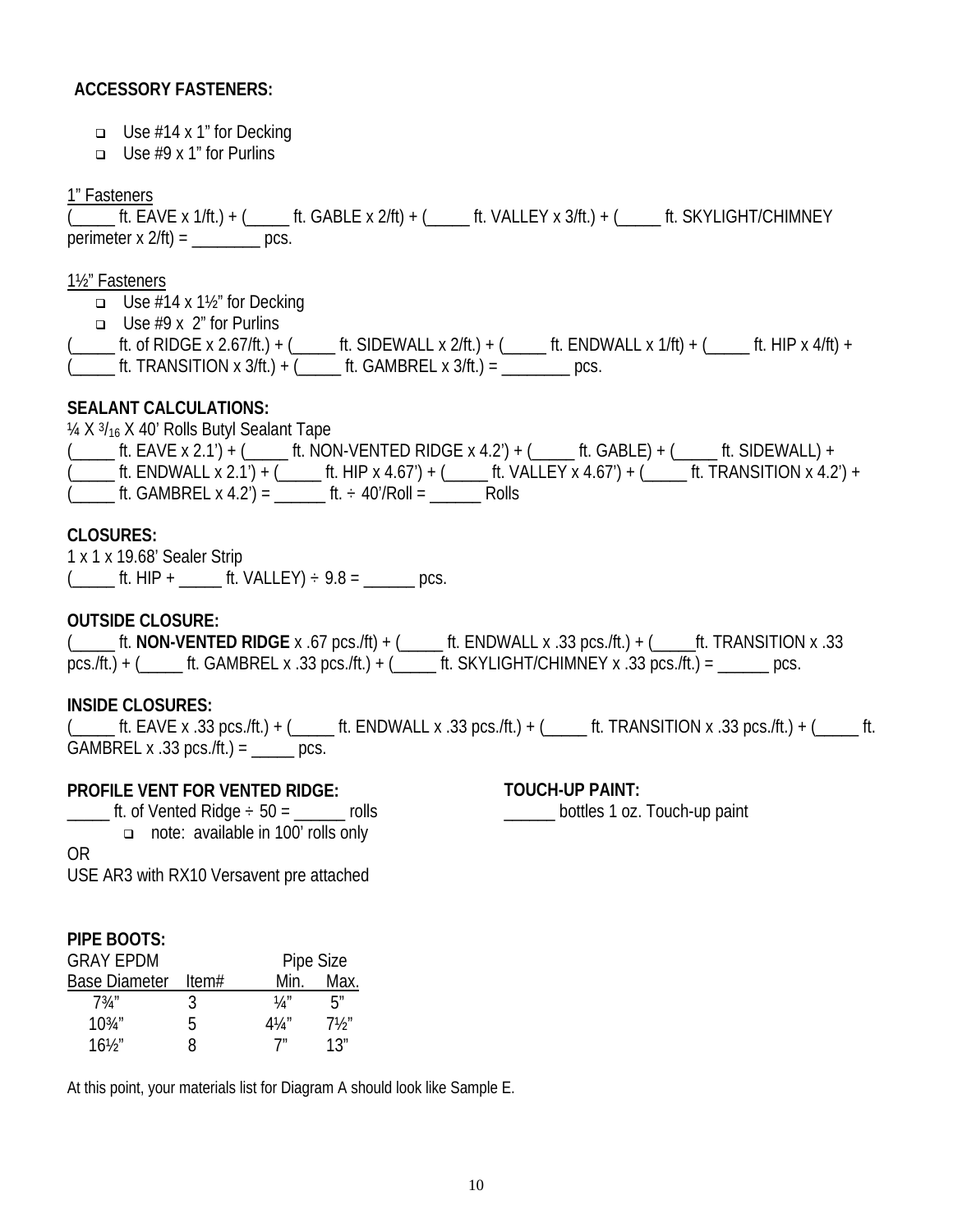#### **SAMPLE E**

Panels:

Section A 9 pcs. X 12' Section B 9 pcs. X 12' Trim:

 6 pcs. CE-1 Eave Trim 5/12p 3 pcs. RR-1 Ridge Cap 5/12p 6 pcs. WG-1 Gable Trim 700 pcs.  $#14 \times 1"$  Panel Screws 200 pcs. #14 x 1" Trim Screws 100 pcs. #14 x 1.5" Trim Screws 4 Rolls Butyl Sealant Tape 17 pcs. Inside Closure 1 Roll (100') Profile Vent GR3/AT 1 pc. #3 Pipe Boot

You are now ready to order your new metal roof. If you have any questions, or need you materials list checked, please contact your local FABRAL Distributor.

# **5 Rib® Order Form**

| Panels:                                                 |       | $\text{Color} =$ |  |
|---------------------------------------------------------|-------|------------------|--|
|                                                         |       |                  |  |
| $\frac{1}{2}$ pcs. @ ________ ft. ________ in.          |       |                  |  |
| $\rule{1em}{0.15mm}$ pcs. @ _________ ft. _________ in. |       |                  |  |
|                                                         |       |                  |  |
| $\frac{1}{2}$ pcs. @ ________ ft. ________ in.          |       |                  |  |
| pcs. $@$ _________ ft. __________ in.                   |       |                  |  |
| pcs. @                                                  | tt. I |                  |  |

# Accessories:

- \_\_\_\_\_\_ pcs. of Eave Flash \_\_\_\_\_\_ (flashing code)
- \_\_\_\_\_\_\_ pcs. of Ridge Flash \_\_\_
- \_\_\_\_\_\_\_ pcs. of Gable Flash \_\_\_\_\_\_
- **\_\_\_\_\_\_ pcs. of Sidewall Flash \_\_\_\_\_\_**
- \_\_\_\_\_\_\_ pcs. of Endwall Flash \_\_\_\_\_\_
- \_\_\_\_\_\_\_ pcs. of Valley Flash \_\_\_\_\_\_
- \_\_\_\_\_\_ pcs. of Transition Flash \_\_\_\_\_\_
- \_\_\_\_\_\_ pcs. of Gambrel Flash \_\_\_\_\_
- \_\_\_\_\_\_ pcs. of Peak Flash \_\_\_\_\_
- \_\_\_\_\_\_ pcs. of J Channel \_\_\_\_\_\_
- \_\_\_\_\_\_ pcs. of #14 x 1" or 1½" MP Painted Screws
- \_\_\_\_\_\_ pcs. of Tube Caulk
- **\_\_\_\_\_\_** pcs. of Butyl Sealant Tape
- \_\_\_\_\_\_ pcs. 1 x 1 x 13.2' Sealer Strip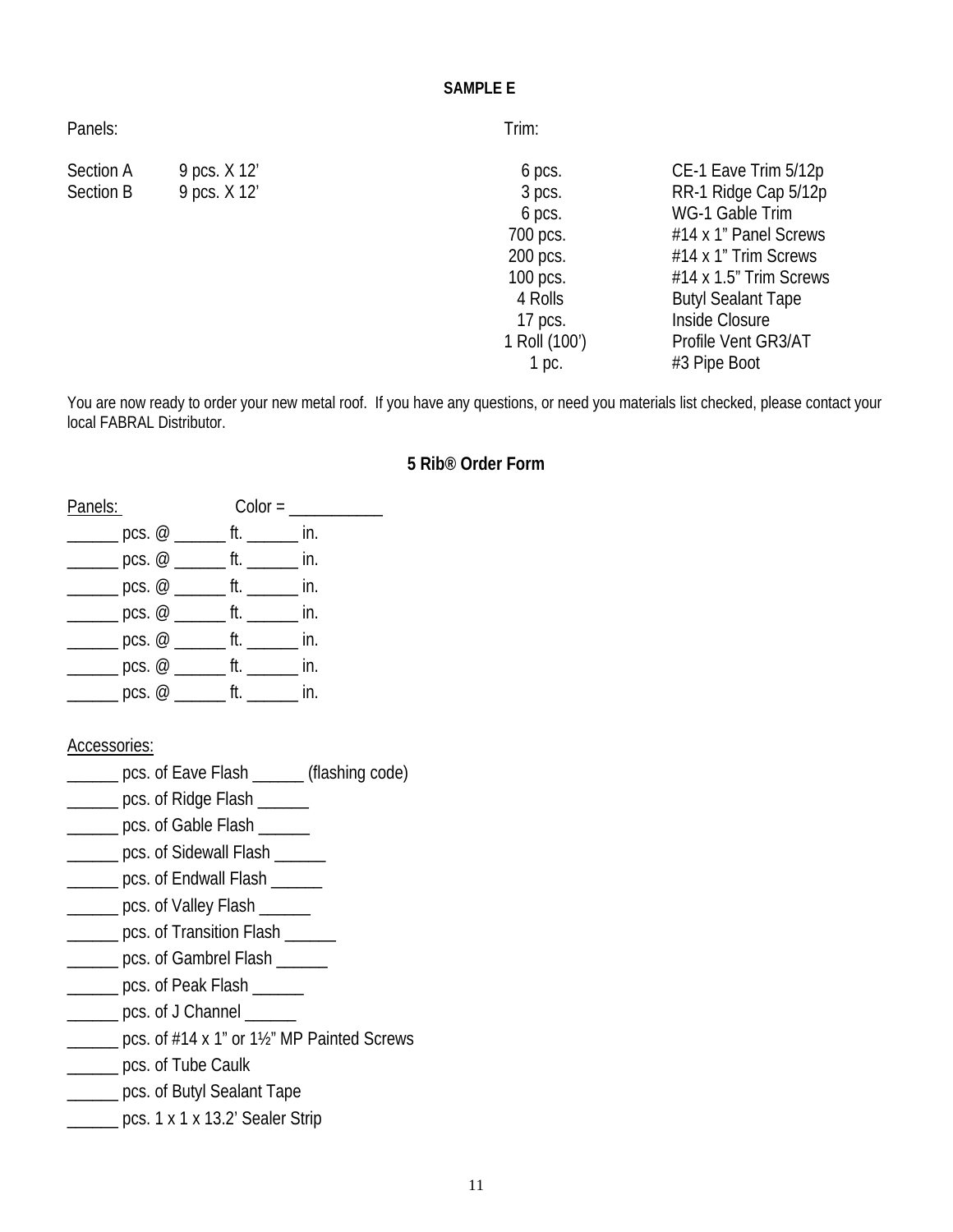# **NEW ROOFS**

- 1. Make sure there are no nails or other objects protruding from the substrate that might puncture the underlayment or damage the roof panels. Clean all debris from the deck. Check for any high or low spots in the deck, which will cause waviness in the metal panels.
- 2. Check all details for possible roof penetrations, which must be added to the deck prior to roof panel installation (vented ridge for example).
- 3. Cover the entire roof deck with 30-pound felt paper, Typar or equivalent (hereinafter referred to as underlayment). Begin at the eave at the gable end and roll out the underlayment horizontally (parallel to the eave). Allow each consecutive course to overlap the previous one at least 4". Overlap the end a minimum of 6" when starting a new roll of underlayment. Areas of underlayment that have been torn or cut should be replaced or repaired prior to installation of the metal roof. (See Illustration #1 below)



4. Place an alignment line along the gable end where the first roof panel will be installed. THIS LINE SHOULD BE LOCATED 1/2" IN FROM THE GABLE EDGE OF THE ROOF DECK AND SQUARE WITH THE EAVE LINE. Various methods exist for insuring that the line is square. Call your nearest FABRAL representative if you need assistance. (See Illustration #2)

**ILLUSTRATION #2**

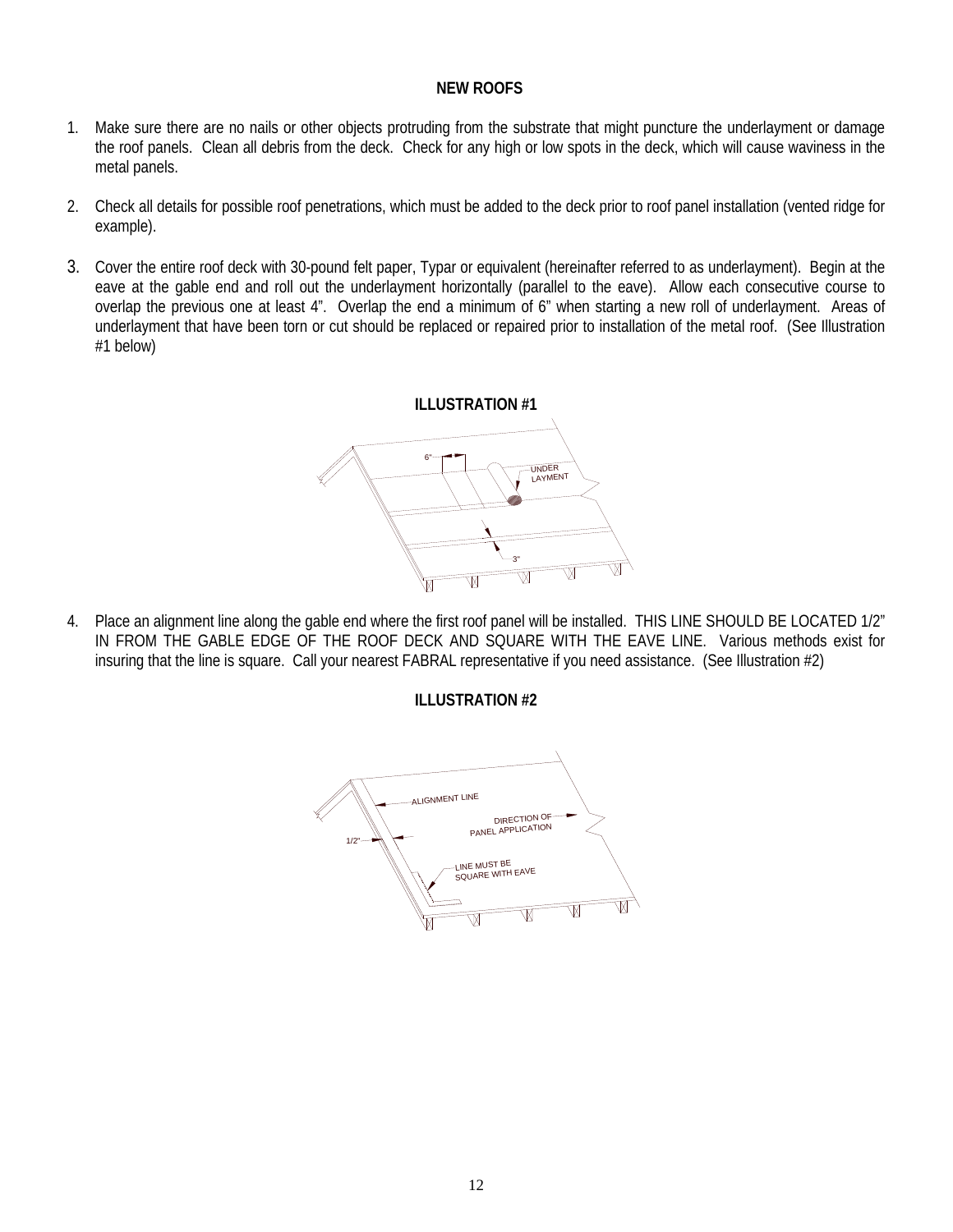# **EXISTING ROOFS**

In many cases, FABRAL's Steel Roofing Panels can be installed over existing roofing without tear-off of the old roofing. Check with your local codes or building department for the specific requirements in your area.

If the roof is to be stripped down to the existing decking, follow the procedures for new roofs on page 12. Be sure to check the existing roof and repair any damaged areas prior to installation of the new roof system.

The following steps should be taken when installing new metal roof panels over existing roofing.

- 1. Inspect the roof for damage and make the necessary repairs.
- 2. Secure any warped or loose roofing.
- 3. Make sure there are no nails or other objects protruding from the roof that might puncture the new underlayment or damage the new roof panels.
- 4. Remove all moss and other debris from the roof.
- 5. Cut off any overhanging roofing flush with the roof deck, and remove all hip and ridge caps.
- 6. Install 2x4 Purlins @ 24" o.c. to attach the panels or follow the directions on page 12, #2 through #4, on roof preparation.

**Note: For best results, Metal Roofing requires a relatively smooth and flat substrate. Application over rough and/or uneven surfaces is not recommended.**

# **PANEL INSTALLATION**

*Note: Prior to panel installation, determine which items need to be installed prior to panels (such as eave, valley, swept wing, etc.)* 

- 1. Working off the eave edge, establish a straight line up the gable edge from which you are starting. This will insure that the first panel laid will be straight and square with the eave. (See Illustration #2 on page 12)
- 2. Before fastening the panel to the roof deck, check to make sure that the panel is overhanging the eave by 1".
- 3. Once the first panel is in proper position, secure it to the roof deck with #14 fasteners per the standard fastening pattern.
- 4. Set the gable trim into a bead of butyl tape and screw it to the fascia board (see pages 16-17). This fully secures the first panel to the roof deck.
- 5. Position the second panel (overlap edge on top of the underlap edge of first panel) assuring that the eave edge is in position (1" overhang). Secure the second panel to the deck with #14 fasteners.
- 6. Each consecutive panel will be installed in the same manner.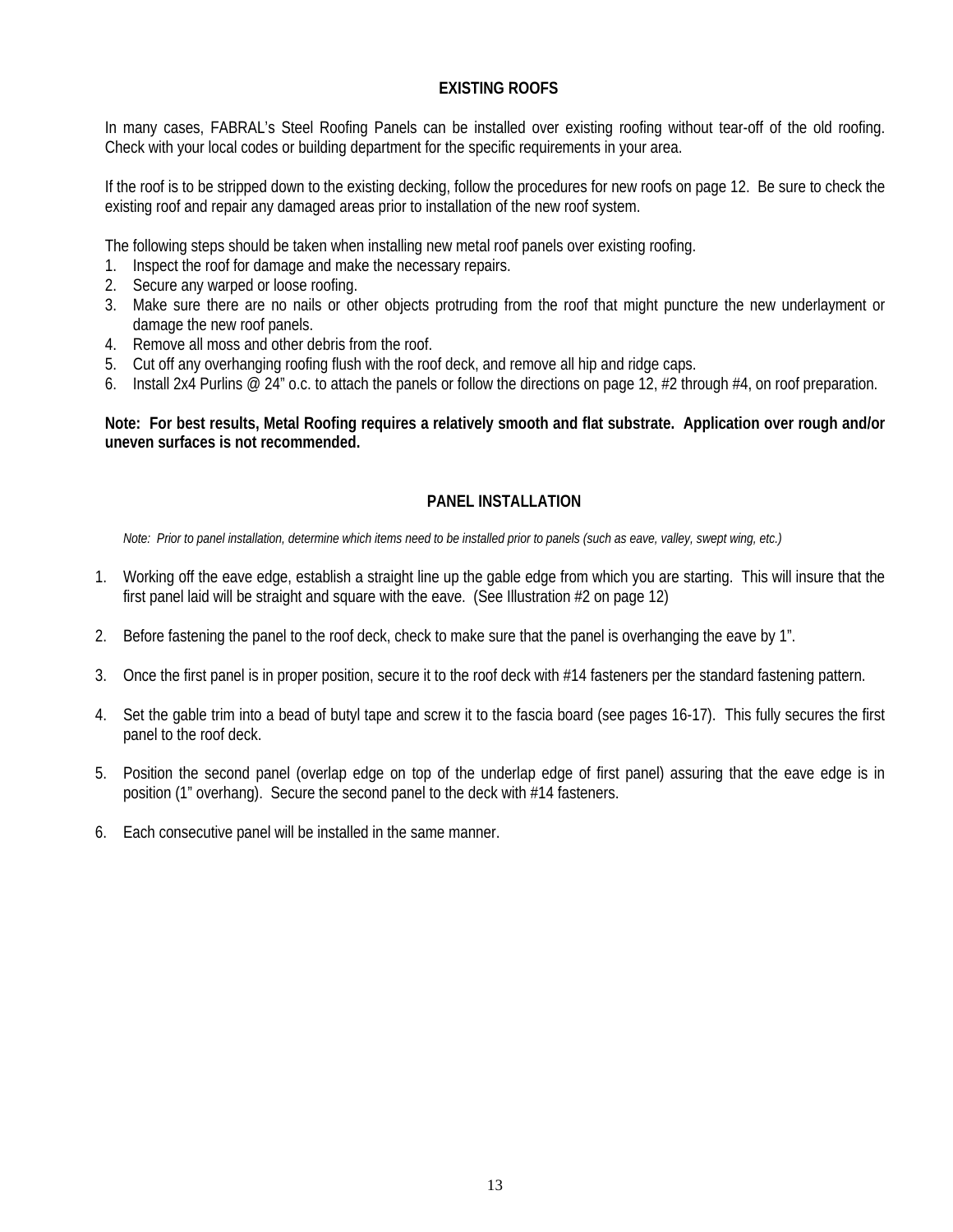# **5 RIB® FASTENERS**

| <b>Fasteners</b> | Description       | Use                                                                                           |
|------------------|-------------------|-----------------------------------------------------------------------------------------------|
|                  | #9 x 1" Woodfast  | Roof Panels attached to<br>Purlins and Trim; Siding<br>attached to wood girts                 |
|                  | #14 x 1" Woodtite | Roof Panels attached to<br>OSB or Plywood and<br>Trim; Siding attached to<br>plywood          |
|                  | #9 x 2" Woodfast  | Attaching ridge cap and<br>other trim through the<br>top of the rib with 1x or<br>2x material |
|                  | #14 x 2" Woodfast | Attaching ridge cap and<br>other trim through the<br>top of the rib with OSB<br>or plywood    |

Note the diagram below for proper installation of gasketed fasteners.

# *PROPER INSTALLATION OF GASKETED FASTENERS*



**Load Span Tables for 29 ga. 5 Rib**  ALLOWABLE LIVE LOAD (psf) for 29 ga. 80 ksi PANELS Purlin Or Nailer Spacing (ft.)

| Spans               |               | 1.0 | 1.5 | 2.0 | 2.5 | 3.0 |
|---------------------|---------------|-----|-----|-----|-----|-----|
| 3 OR<br><b>MORE</b> | Load<br>(psf) | 450 | 200 | 112 |     | 50  |

Note: Live loads are based on panel load capacity only and do not apply to load capacity of trusses, purlins, or decking.

#### **LOAD SPAN TABLE FOR 29 GA. 5 RIB**  ALLOWABLE WIND UPLIFT LOADS (psf)

| Substrate     | Fastener    | 9"    | 12"   | 15"   | 18"   | 21"   | 24"   |
|---------------|-------------|-------|-------|-------|-------|-------|-------|
| 3/4" Plywood  | #14 x 1" MP | 275.6 | 206.7 | 165.4 | 137.8 | 118.1 | 103.4 |
| 5/8" Plywood  | #14 x 1" MP | 160   | 120   | 96    | 80    | 68.6  | 60    |
| 1/2" Plywood  | #14 x 1" MP | 135.9 | 101.9 | 81.5  | 67.9  | 58.2  | 51    |
| 7/16" OSB     | #14 x 1" MP | 61.5  | 46.1  | 36.9  | 30.7  | 26.3  | 23.1  |
| 19/32" OSB    | #14 x 1" MP | 100.7 | 75.5  | 60.4  | 50.3  | 43.1  | 37.8  |
| 23/32" OSB    | #14 x 1" MP | 115.9 | 86.9  | 69.5  | 57.9  | 49.7  | 43.5  |
| Solid 2x SPF  | #9 x 1" WF  | 218.7 | 164.0 | 131.2 | 109.3 | 93.7  | 82    |
| Solid 1x Pine | #9 x 1" WF  | 168.4 | 126.3 | 101   | 84.2  | 72.2  | 63.2  |
| <b>Screws</b> | per Sq.     | 190   | 150   | 120   | 100   | 90    | 80    |

\*Maximum 24" spacing



Listed above are the fasteners recommended for the proper installation of the Metal panels.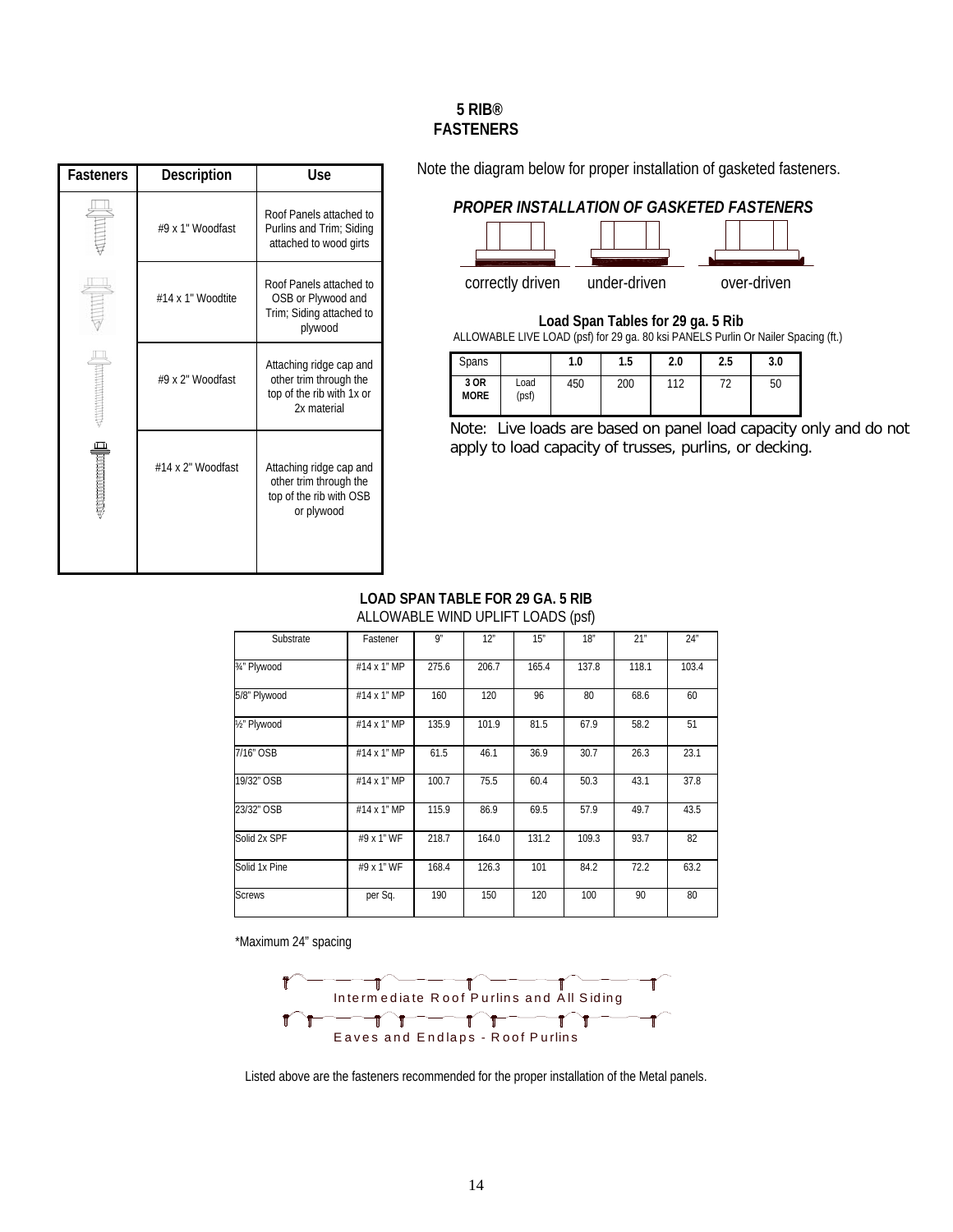# **5 RIB INSTALLATION GUIDE**

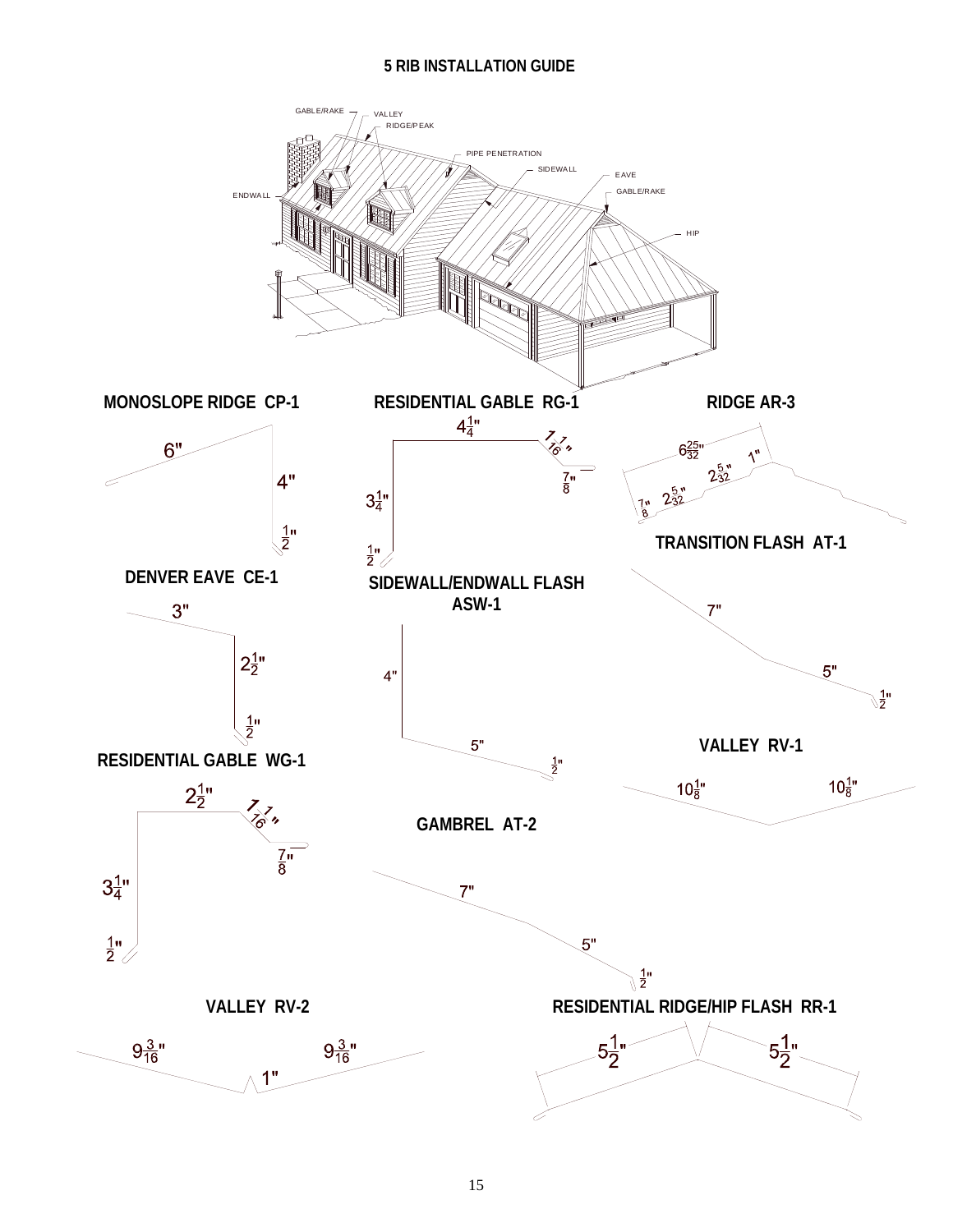# **EAVE DETAIL**



# **Notes:**

- **1.** Roofing underlayment not shown.
- **2.** Tack the eave flashing in place under the underlayment using roofing nails.
- **3.** Install the panels and closures as shown, allowing ½" to 1" of hang at eave.

# **VALLEY DETAIL**

#### **Notes:**

- 1. Roofing underlayment not shown.
- 2. Place a second layer of 36" roofing underlayment in the centerline of the valley with 18" of underlayment on each side of the valley.
- 3. When valley flashing is overlapped, 6" of lap is recommended with sealant applied under the lap.
- 4. Install sealant and 1 x 1 x 19' sealer strip as shown.
- 5. Field cut the roofing panels holding back 4"-6" from valley as shown.
- 6. Fasten the panels through the valley flashing as shown with fasteners on both sides of each main rib. In applications with extreme angles, an additional fastener may be needed between ribs.





# **FINISH GABLE DETAIL**



- 1. Roofing underlayment not shown.
- 2. Install the gable trim by placing it over the edge of the roof as shown and fasten it to the fascia board at 12" on center.
- 3. The eave end of the gable-trim can be closed-off by snipping and folding.
- 4. For gable detail at ridge, see page 17.
- 5. When the last roof panel extends past the roof, trim panel and finish as shown.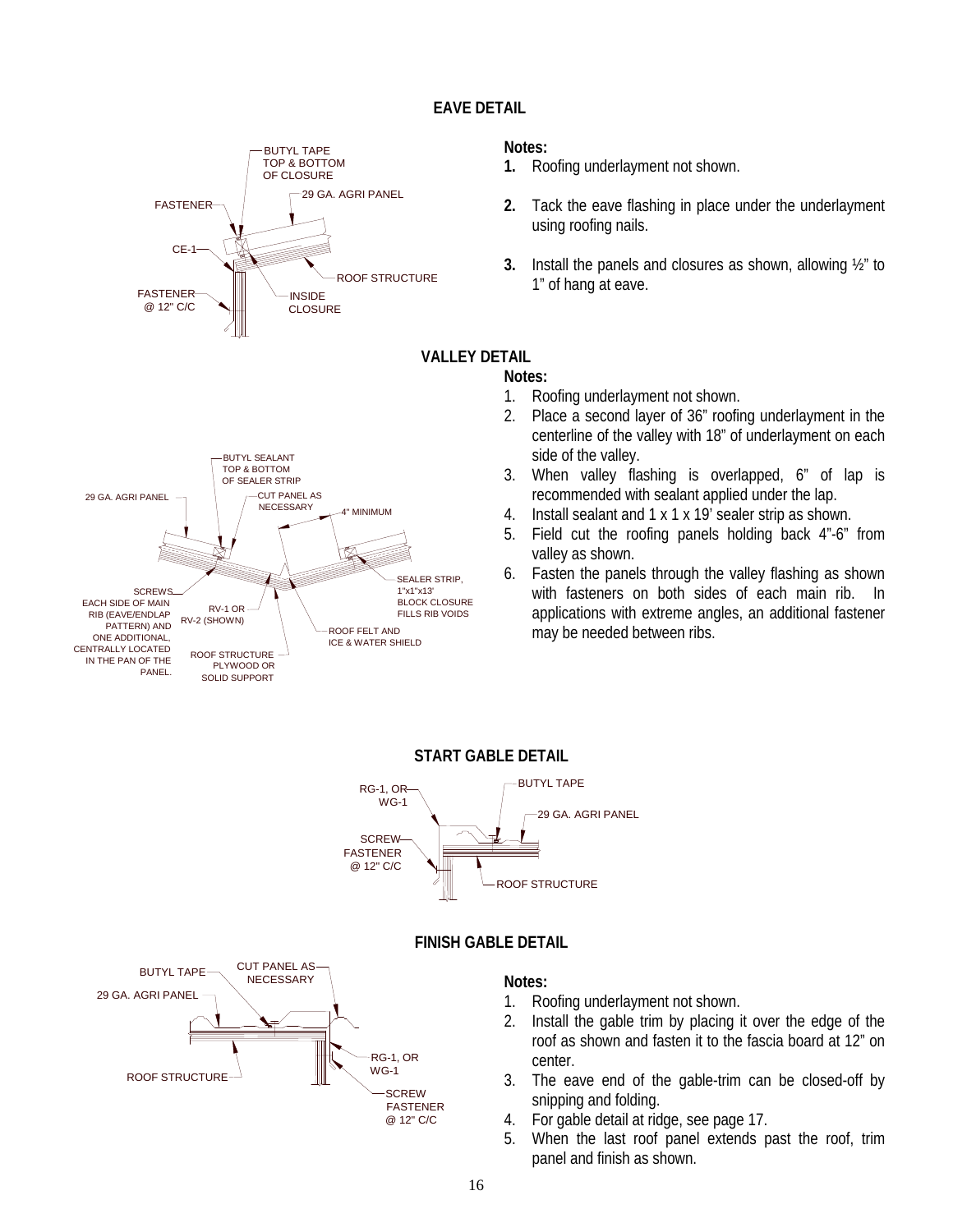



**Notes:**

- 1. Roofing underlayment not shown.
- **2.** Plywood should be held back or cut back 1½" from each side of the ridge.
- **3. Attach the panels checking the 1" minimum overhang at the eave.**
- 4. Mark edge of ridge cap on both sides of the peak. Unroll profile vent and press into place about 1" upslope of mark.
- **5. The gable flashing must be installed prior to the ridge installation.**
- 6. Fasten the ridge cap using #14 x 1½" MP screws on each panel rib 1" back from the edge of the profile vent



#### **Note:**

1. Hip flashing attachment same as ridge (see detail above).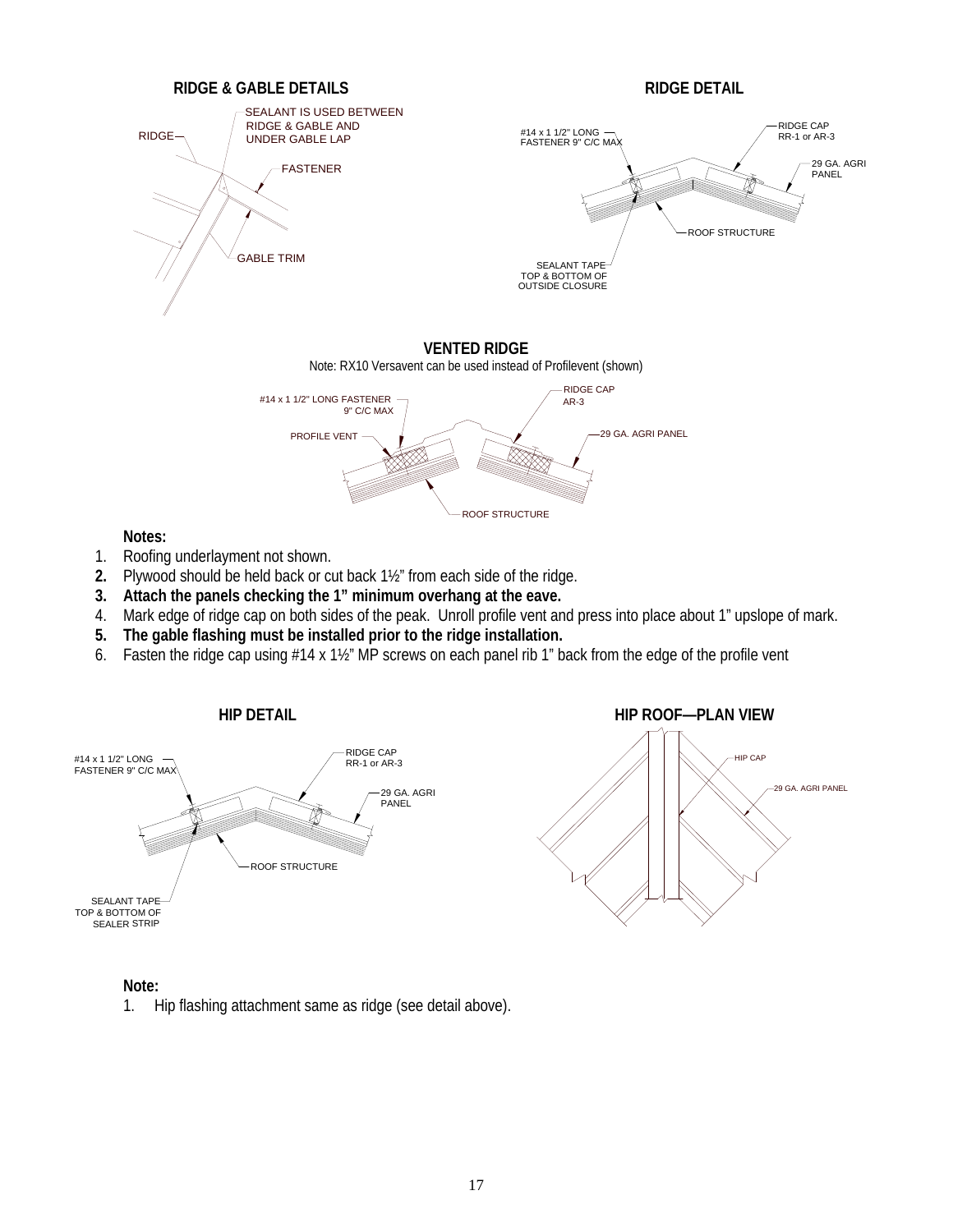# **MONOSLOPE PEAK**



#### **Notes:**

- 1. Roofing underlayment not shown.
- 2. Apply sealant to the bottom of the foam closure and position it on the roof panel approximately ½" - 1" back from the edge of the flashing as shown.
- 3. Apply sealant to the top of the foam closure.
- 4. Install flashing as shown.
- 5. When more than one length of flashing is used, a 6" minimum overlap is recommended. Apply sealant between the laps



# **ENDWALL DETAIL**

# **Notes:**

- 1. Roofing underlayment not shown.
- 2. Install the foam closure as shown using sealant on the top and bottom.
- 3. Install endwall flashing as shown.
- 4. When more than one endwall is needed, a 6" minimum overlap is recommended with sealant between the laps.

# **SIDEWALL DETAIL**



# **Notes:**

- 1. Roofing underlayment not shown.
- 2. The sidewall flashing is placed over the panel rib and placed behind the siding as shown.
- 3. When the panel rib does not end up next to the wall, cut the panel and bend a 1" return flange.



# **SWEPT WING GABLE**

- **1.** In high rain & snow areas, FABRAL recommends that a high-grade underlayment, such as ice and water shield, be placed along the entire swept wing gable.
- 2. Roofing underlayment not shown.
- 3. Install the 1 x 1x 13' sealer strip with a bead of butyl sealant tape top and bottom.
- 4. Cut panels to fit the gable angle and align downslope edge.
- 5. Fasten the panels through the flashing and into the deck using #14 Mill Point screws per the standard eave fastening pattern.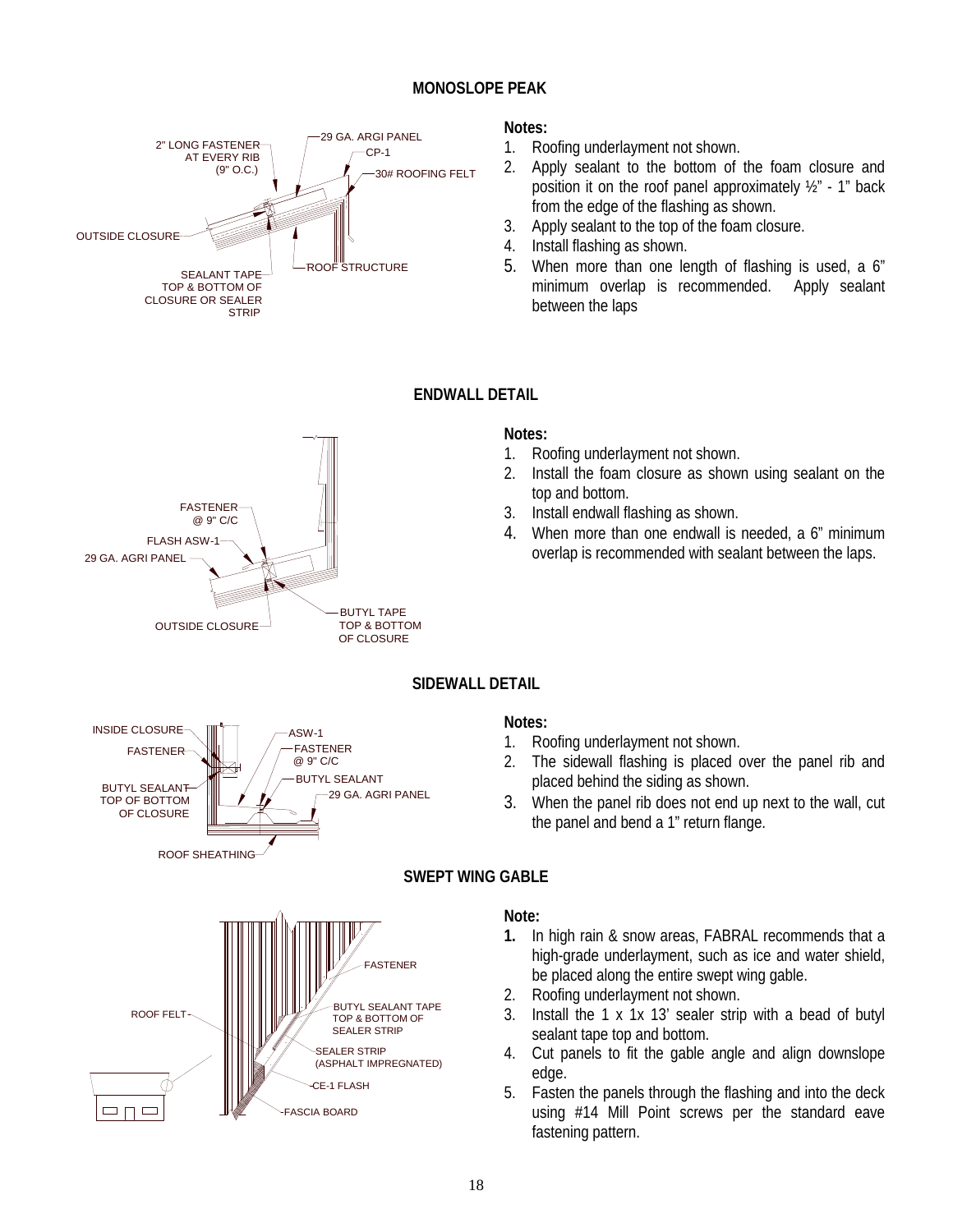# **GAMBREL DETAIL**



#### **Notes:**

- 1. Roofing underlayment not shown.
- **2. Bottom panels of the slope transition must be installed first.**
- 3. Mark the location of the foam closure and place a bead of butyl sealant tape on the panels. Install the closures and a second bead of sealant on top of the closures.
- 4. Install AT-1 Transition trim using #14 x 1½" MP screws into each rib of the bottom transition panels, 9" o.c.
- 5. Apply sealant as indicated.







- **1. Cut the hole in the flashing 20% smaller than the pipe diameter.**
- 2. Slide the flashing down the pipe.
- 3. Form the flashing to the roof profile.
- 4. Apply sealant around the perimeter of the flashing base and fasten to roof using #14 x 1" fasteners.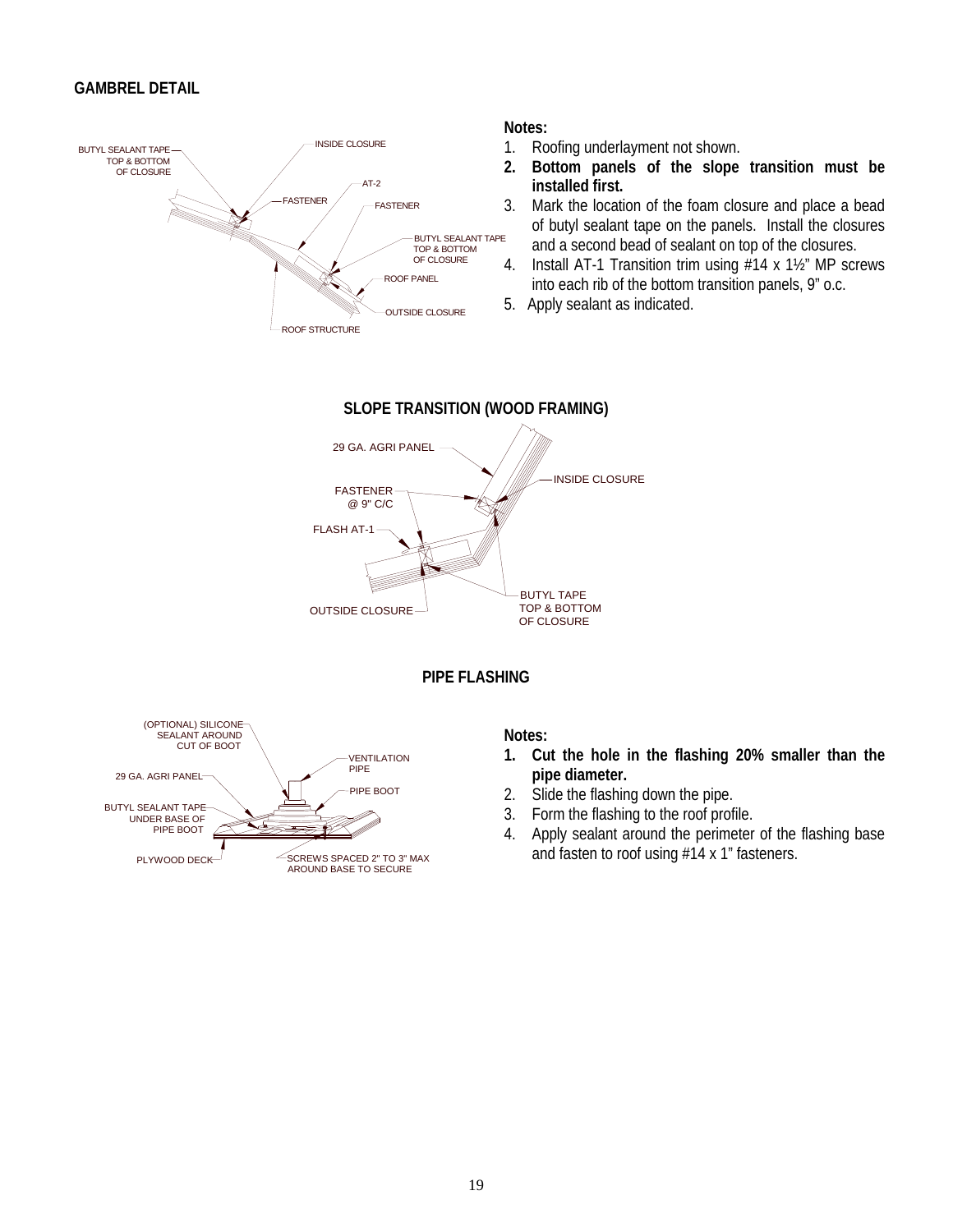# **CRICKET FIELD FORMED**









#### **Notes:**

- 1. Trim both ends of the uphill and downhill sides of the skylight flashing as indicated.
- 2. Slide the uphill flashing into the slots cut into the roofing and apply a liberal amount of sealant.
- 3. Assemble the skylight as indicated on pages 20-21.
- 4. Trim and assemble chimney flashing similarly.

# **PROCEDURE FOR THE INSTALLATION OF SKYLIGHT FLASHING**



- 1. Whenever possible, position the skylight curb so the ribs of the roof panels do not interfere with the flashing.
- 2. Cut the roofing panels as close to the left, right and downhill sides of the curb as possible. Cut the uphill side within 1" of the valley formed by the cricket.
- 3. The skylight flashings should be 4" wider than the width of the curb (2" on each side).
- 4. Install with 1 x 1 sealer and sealant per Detail B-B on page 21.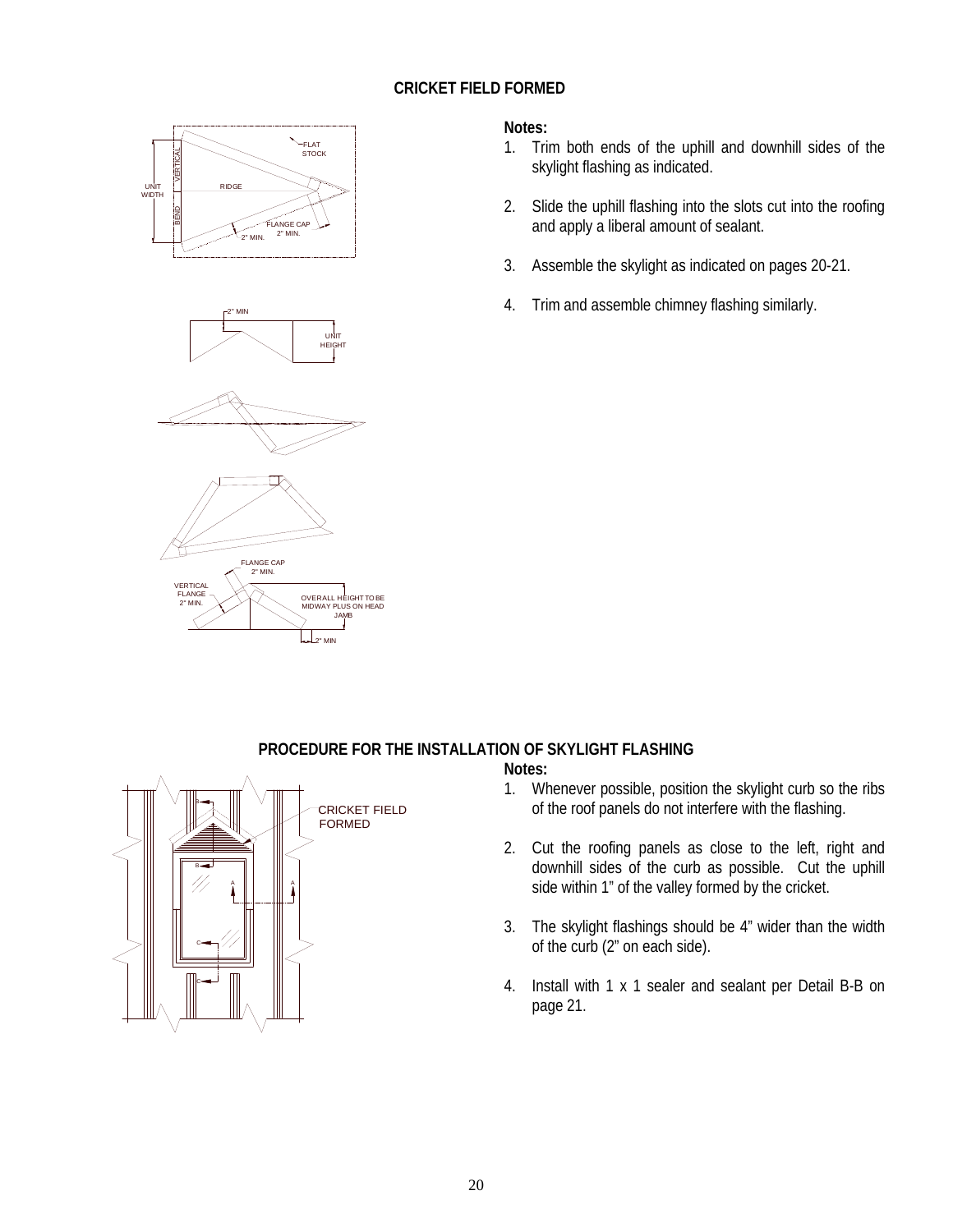# **SKYLIGHT FLASHING PREPARATION**

**Detail A-A** 

**ALTERNATE DETAIL A-A** 



- 1. Trim and bend the right side skylight flashing to fit as necessary.
- 2. Trim the left side in a similar fashion.

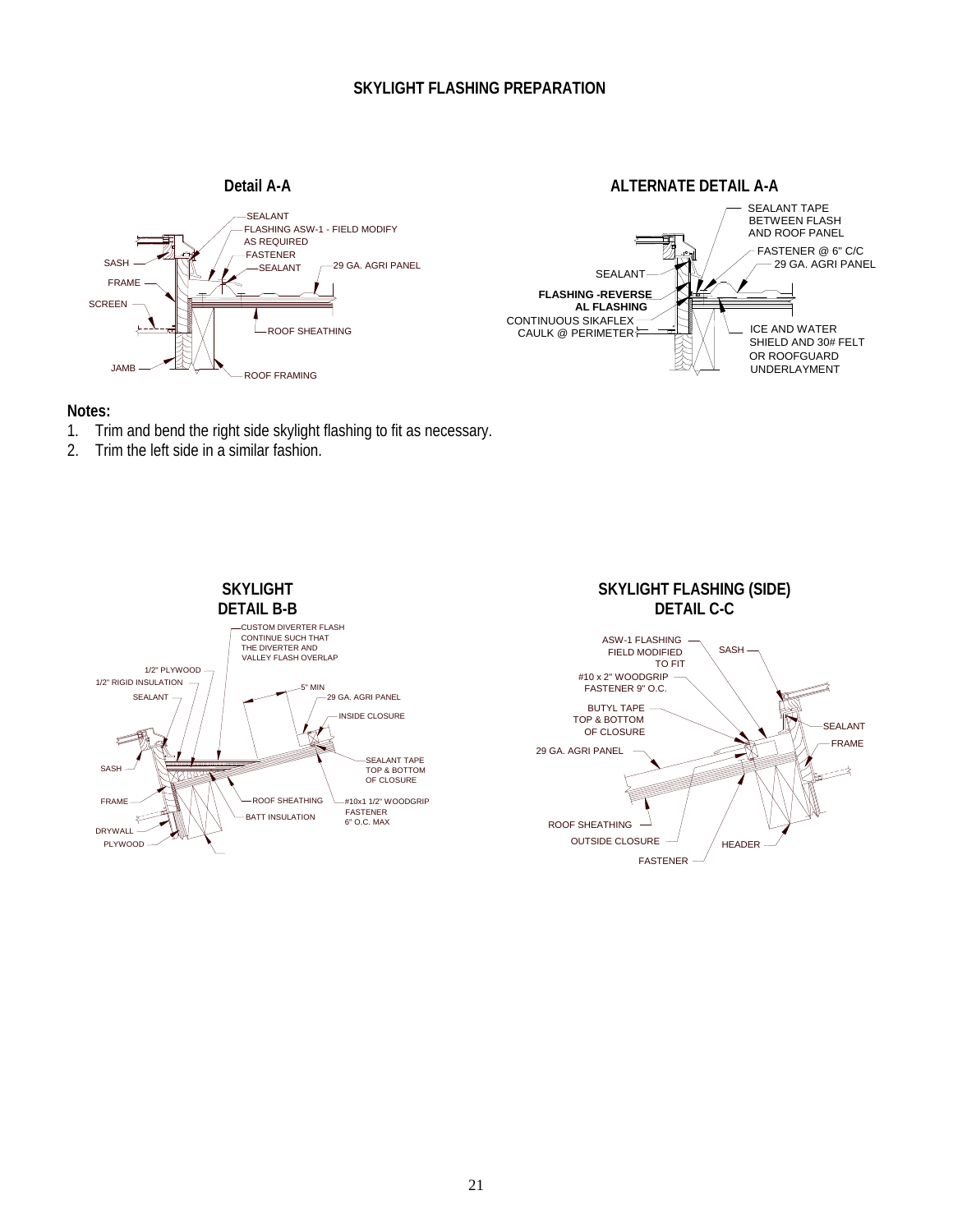# **CHIMNEY FLASHING**



#### **CHIMNEY FLASHING (SIDE)**



# **Notes:**

- 1. Procedures for the installation of Chimney Flashings are similar to the Skylight's (refer to pages 20-21).
- 2. The saw-cut reglet shown provides the best weathertight installation for chimneys. Fill the reglet with sealant, insert trim and fasten as necessary w/masonry anchors.
- 3. Flashings may be field-formed from 40  $13/16''$  x 10' flat sheets.

# **CHIMNEY FLASHING (UPHILL SIDE)**



#### **CHIMNEY (ALTERNATE SIDE)**





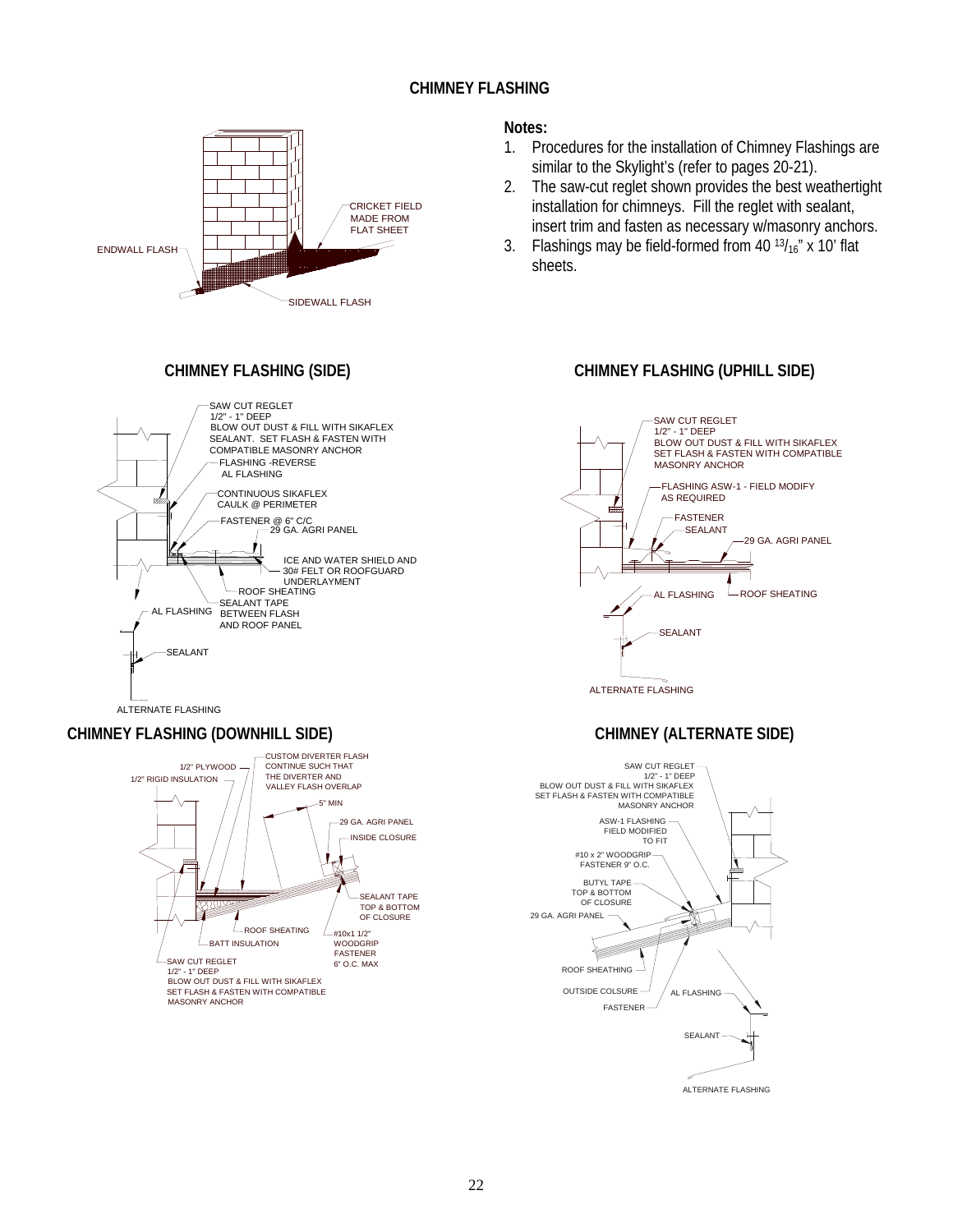#### **STANDARD TRIM PARTS**

See page 15 for

# Illustration of Trim Conditions

# **Key Terms**

# **CHIMNEY OR SKYLIGHT**

See pages 20-22

#### **EAVE TRIM**

This piece is used at the eave or gutter edge of the building, and must be installed before any panels.

# **ENDWALL**

This piece is used when the upper end of panel butts into a vertical wall.

# **FASTENERS- OSB & Plywood**

- **#14 X 1" MILL POINT SCREW** 
	- This fastener is used to attach trim to the panels, and also to attach panels directly to the roof deck.

#### **#14 x 2" MILL POINT SCREW**

This fastener is used to attach trim through the high rib of the panel, and also to attach panels to the roof deck.

# **FASTENERS- 1x or 2x Solid Lumber**

- **#9 X 1" MILL POINT SCREW** 
	- This fastener is used to attach trim to the panels, and also to attach panels directly to the roof deck.
- **#9 x 2" MILL POINT SCREW**  This fastener is used to attach trim through the high rib of the panel, and also to attach panels to the roof deck.

#### **GABLE TRIM**

This piece is installed on the house between the ridge and the eave, holding down the first panel edge and the last panel edge. Gable-trim seals out the weather and gives a neat finished appearance.

# **GAMBREL CONDITION - AT-2**

This trim is used to transition from low-slope panels on the top section to steep-slope panels on the lower section.

#### **HIP CAP**

This piece covers projecting angles formed at the intersection of the two sloping roof planes.

#### **MONOSLOPE PEAK CAP - CP-1**

This piece is used at the top of a single sloped roof.

#### **RIDGE CAP**

This piece is used at the peak of a typical two-slope roof. The ridge can be ventilated, by using Profile Vent in place of sealant and outside closures.

#### **SIDEWALL**

This piece is used when the roofing panel is installed parallel to a vertical wall.

#### **SLOPE TRANSITION - AT-1**

This piece is used where two roofs of different pitch meet, the top section being steeper than the lower section.

#### **W-VALLEY**

Used to flash the valley formed by intersecting roof planes.

This list of flashing can be used in conjunction with the Home Legend drawing on page 15 to help you understand placement and proper installation.